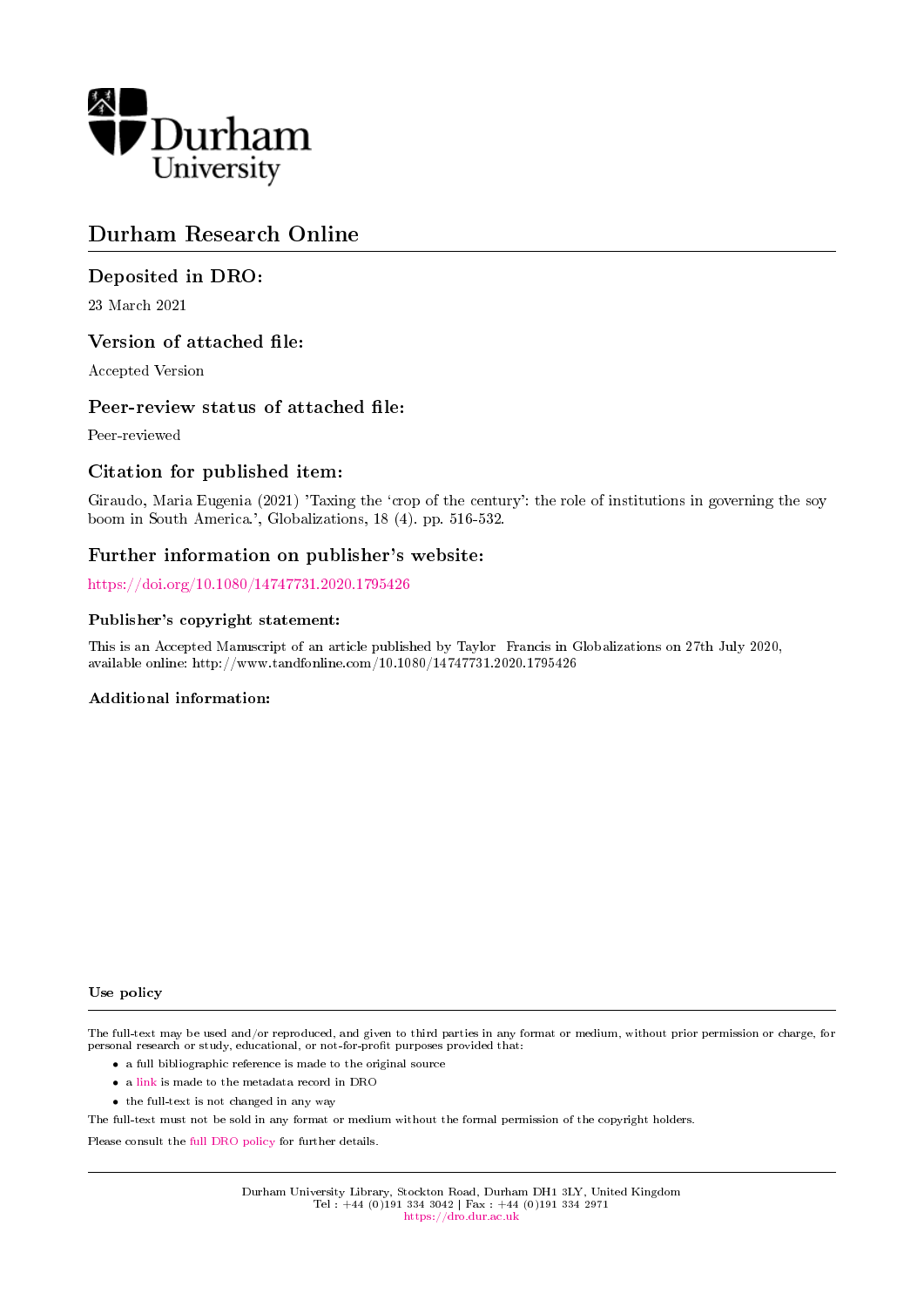# **Taxing the 'crop of the century': the role of institutions in governing the soy boom in South America**

Maria Eugenia Giraudo

*Interdisciplinary Global Development Centre (IGDC), Department of Politics, University of York, UK*

maria-eugenia.giraudo@york.ac.uk

Maria Eugenia Giraudo is Postdoctoral Research Associate at the Interdisciplinary Global Development Centre (IGDC), Department of Politics, University of York.

# **Acknowledgements**

Several people have commented and provided feedback on this article. I would like to thank Jack Copley, Jean Grugel, Ingrid H. Kvangraven, and Terry Hathaway for their comments and suggestions, and the editor and two anonymous reviewers for their helpful feedback. I would also like to thank Ben Richardson and André Broome for their feedback and advice on early versions of this paper.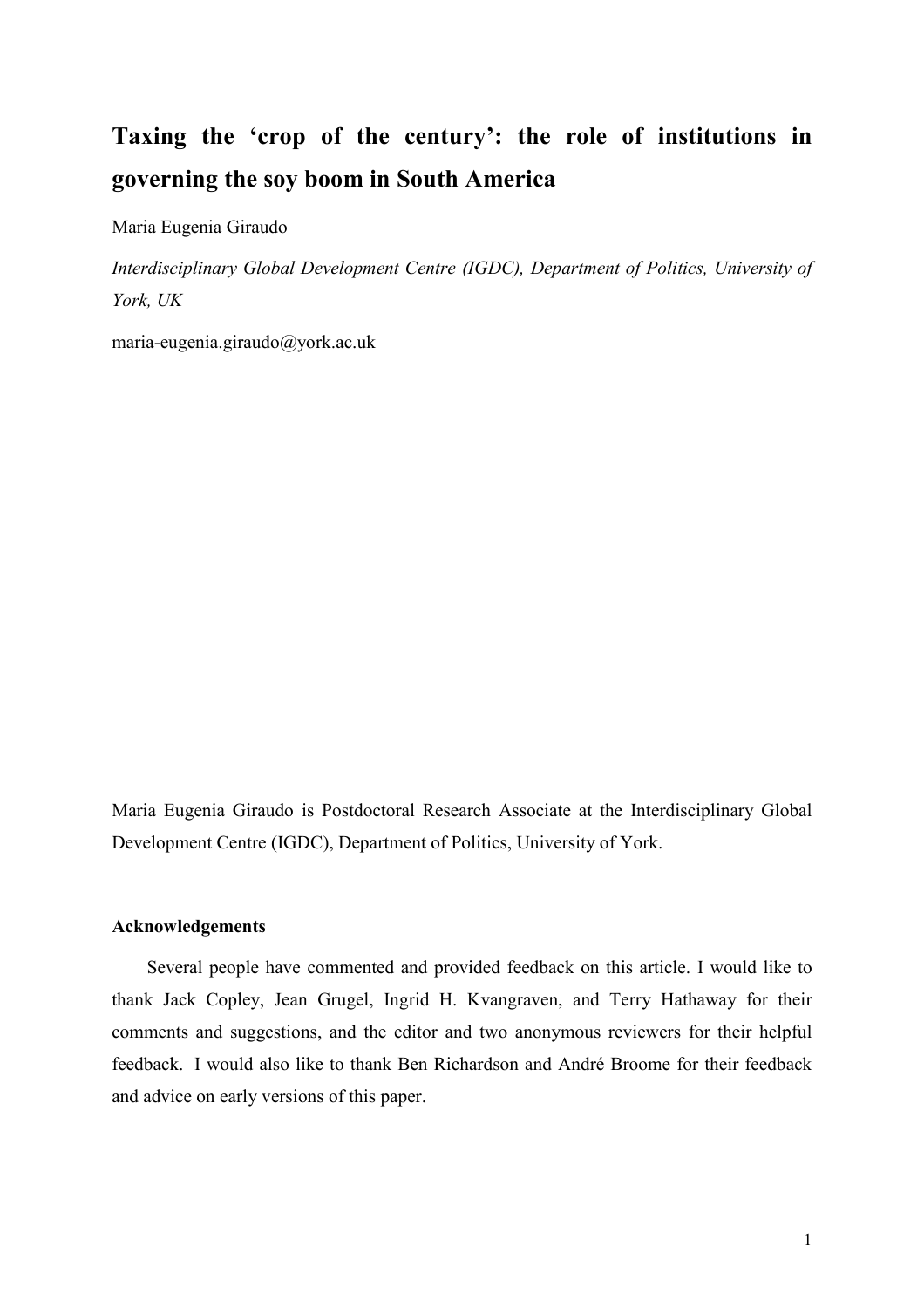# **Taxing the 'crop of the century': the role of institutions in governing the soy boom in South America**

# **Abstract**

*The recent global commodity boom created new opportunities and challenges for countries that are net agricultural producers. Natural resources literature has explored how the sudden appearance of extraordinary revenues in resource rich countries impacts upon growth, political institutions, and conflicts. However, there has been less attention paid to how already existing arrangements can shape distributional conflicts that emerge as a response. This article analyses the design and implementation of fiscal policy during the soy boom in Argentina and Brazil. It is argued that domestic institutions play a key role in mediating the capacity of the state regarding the design and implementation of tax structures related to natural resources.*

# **Introduction**

The 2002-2012 commodity boom challenged existing ideas about long-term downward trends in commodity prices (UNCTAD, 2017). With rapid spikes in prices across commodities, the boom created an unprecedented opportunity for growth for net commodity exporting economies. While Mexico and Central American countries have developed a trade pattern dominated by cheap manufactures, in South America, primary commodities remained the region's most significant export, as the sub-continent's commodity-dependence intensified (Adler and Sosa, 2011: 9). With the rapid increase of international prices for fuel and non-fuel commodities, the economies of South America regained great dynamism and growth. In the Southern Cone, agriculture became the most dynamic sector in this process, and the region showed potential to become 'the global breadbasket' that could 'feed the world' (Zeigler and Truitt Nakata, 2014). Soybean, in particular, expanded very rapidly in some of these countries, through a combination of the consolidation of a technology package and transformations in production practices, and a significant hike in its international price, which kept soy at the level of other fuel commodities and above that of cereals, such as wheat and maize (IMF Commodity Prices, 2017). Its value as an investment opportunity led the *Financial Times* to label soybean 'the crop of the century' (Meyer et al., 2017).

In addition to generating high levels of economic growth, the commodity boom coincided with a highly significant political shift in many Latin American countries, whereby the state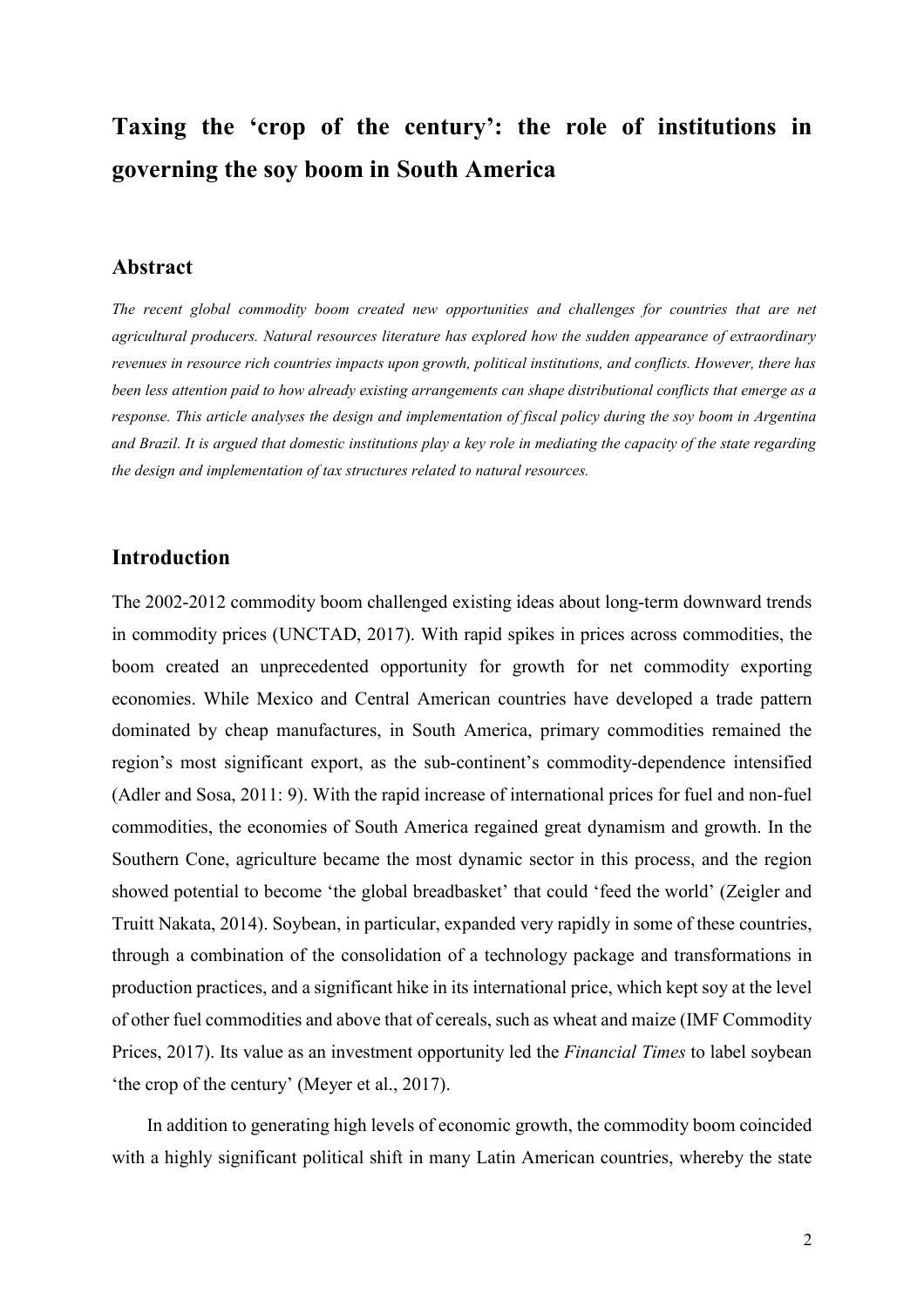was reclaimed and state-society relations redefined (Grugel and Riggirozzi, 2009). In a shift away from the neoliberal paradigm associated with the Washington Consensus, the *post*neoliberal state that emerged from this transformation in several South American countries brought a renewed political will to address demands for redistribution, and the commodity boom provided the material conditions for its realisation. This stands in contrast to the expectations of the 'resource curse' approach, which draws a link between natural resource abundance and negative economic, political, and social outcomes. Nevertheless, state capacities were not homogenous, with great variation existing among different countries in terms of the domestic political conditions, the instruments employed to govern the commodity boom, and their degree of effectiveness.

This article examines how domestic institutional arrangements mediated the state's capacity to regulate and redistribute the inflow of capital proceeding from commodity booms, particularly of profits created through the soybean complex in South America. While it has been claimed that the commodity boom was key in enabling the reduction of poverty and inequality pursued by Pink Tide governments (Grugel and Riggirozzi, 2018), this article explores the extent to which the soy boom contributed to these efforts. Here we focus on Argentina and Brazil, two of the largest soybean producers and exporters worldwide. Between 2010 and 2014, the export value of the soybean complex (raw, oil, and flour) was, on average, more than US\$18 billion per year in Argentina, and US\$26 billion per year in Brazil (FAOSTAT, 2020). The success of the soy sector emerged as a potential source of fiscal revenue that could support social spending expansion. However, institutional arrangements and elite embeddedness mediated the process through which states were capable of accessing these resources.

Through the study of fiscal policies, this article explores the 'variegated processes of adaptation and transformation' experienced by the Argentinian and Brazilian states caused by the expansion of industrial agriculture during the latest commodity boom (Phillips, 2005: 95). I will argue that domestic institutional arrangements play a crucial role in mediating the capacity of the state to govern commodity booms through fiscal policies. While cycles of boom and bust, such as the soybean boom in South America, are the result of global dynamics of capital mobility, these processes are 'embedded within and dependent upon' the legal and institutional infrastructure provided by the state (ibid, 2005: 95). The two cases explored in this article demonstrate how administrative structures and elite embeddedness influenced the capacity of the state in Argentina and Brazil to tax the soybean sector for purposes of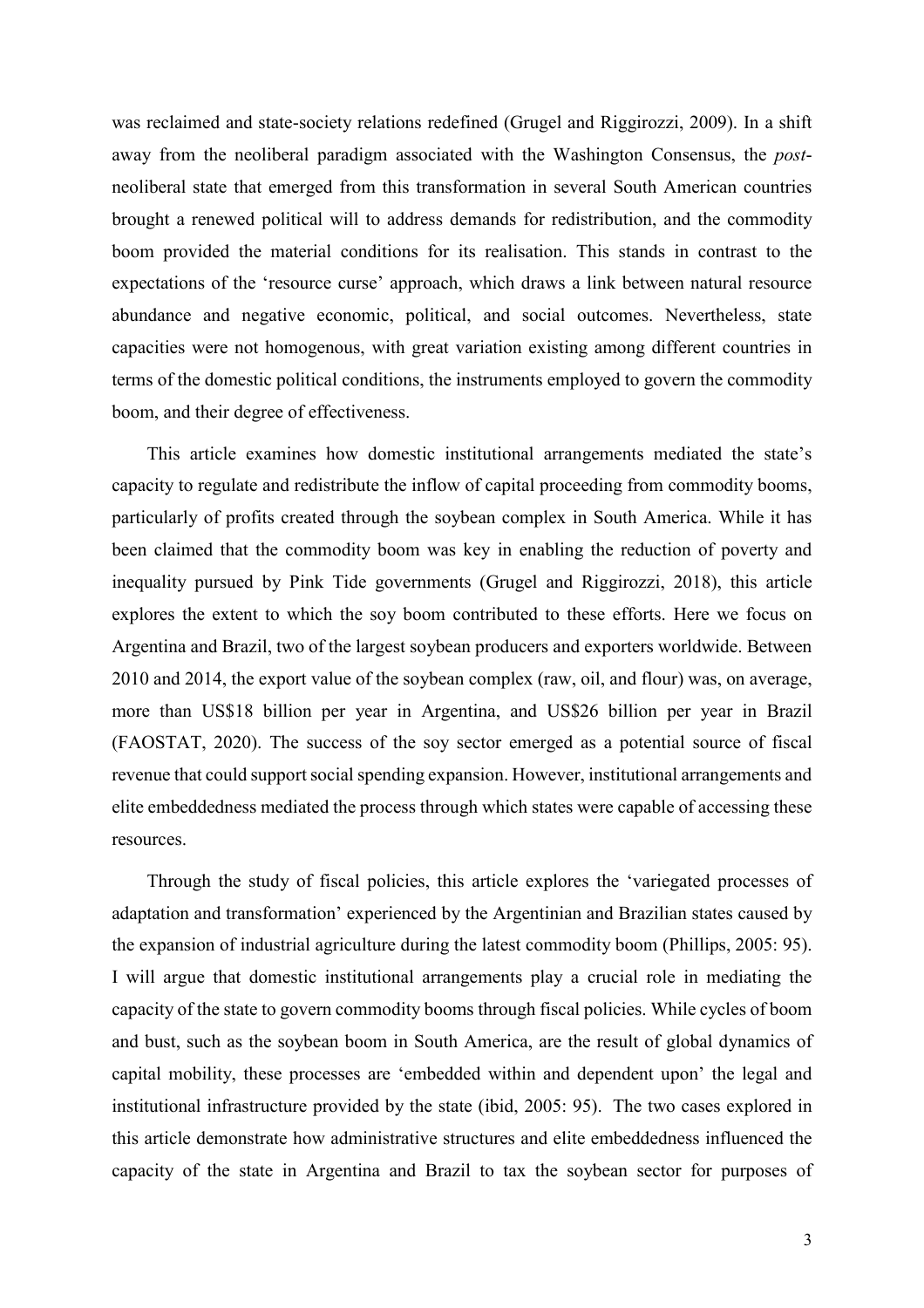redistribution towards other economic sectors and to support political coalitions. While in the first case a complex fiscal federalism that relies on discretionary payments, and an almost complete lack of communication between agribusiness elites and government, allowed the national government to considerably increase its fiscal income through taxation of the soybean sector, in the second case the strong autonomy of the Brazilian subnational states and the direct involvement of agribusiness elites in the decision-making process limited considerably the national government's capacity to collect revenues from this growing sector.

The first section will introduce the soybean boom and outline a theoretical perspective that foregrounds the importance of institutional arrangements in understanding the design of fiscal policies. The second section will explore how these arrangements played out in Argentina and Brazil during the soybean boom. The third section will discuss the cases and explain how different institutional arrangements intervened in the implementation of fiscal policies, before presenting the concluding remarks.

# **Commodity booms and fiscal policy design**

During the latest commodity super-cycle – which began in 2002/2003, driven by an increase in demand from emerging economies, particularly China (ECLAC, 2013; Giraudo, 2020) – soybean emerged as one of the most important assets worldwide, as its price increased by almost 65% (IMF Commodity Prices, 2017). South America is the world's largest producer of this oilseed, with a planted area across Argentina, Brazil, and Paraguay that equals the size of Spain. In 2013, export values of soybean worldwide reached almost US\$100 billion, and US\$48 billion for the combined export values of soybean, soybean cake, and oil for South America that same year (FAOSTAT, 2020). The commodity boom – and the soybean boom in particular – transformed the political economy of South America. The region experienced significant improvements in its terms of trade, contributing to growth levels in Latin America and the Caribbean not witnessed since the early 1980s (World Development Indicators, 2019). This development also ushered in a period of political change, during which left political parties came to power via free elections, resulting in the so-called 'Pink Tide'. Several scholars have seen this political transformation and the mobilisation of grassroots, indigenous, and workers' movements in favour of these parties as a sign of deepening democracy in the region (Spronk, 2008).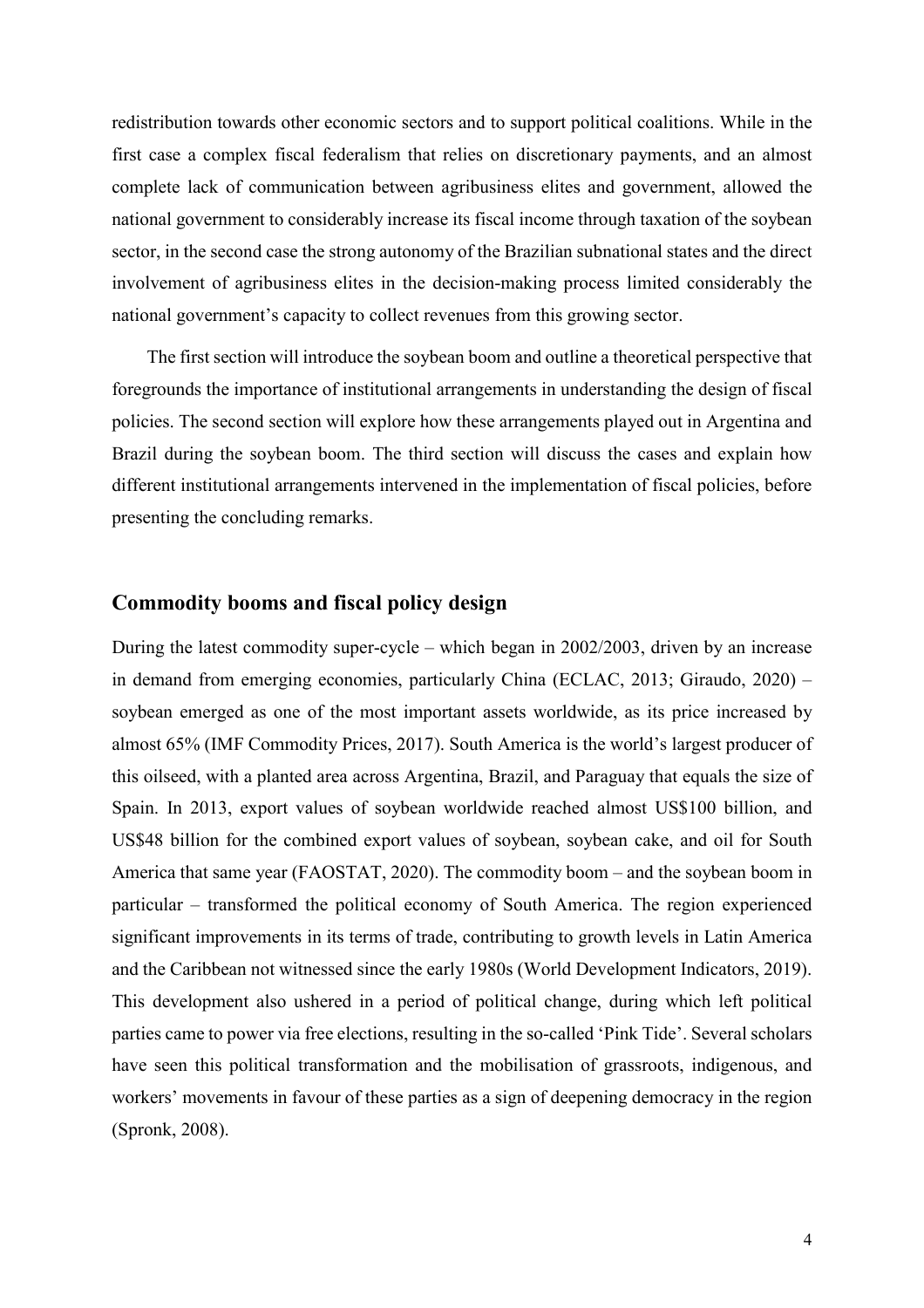The political-economic impacts of revenues stemming from natural endowments has been extensively studied, particularly in Latin America. Raúl Prebisch and the ECLAC structuralist school warned in the 1960s of the dangers of an economy based on exports of primary commodities (Prebisch, 1949). Other scholars have pointed out that natural resource abundance results in negative outcomes through several mechanisms: the sudden inflow of large sums of foreign currency that accompanies a boom leads to the appreciation of the local currency, harming other economic sectors and affecting growth, a phenomenon known as Dutch Disease; and the opportunity for extraction of profits in the short-term incentivises rent-seeking behaviour and corruption (Rosser, 2006). Known as the resource curse, this strand of literature links resource wealth with the political, economic, and social difficulties faced by developing countries (Ross, 2015; Nem Singh and Bourgeoin, 2013).

While there is a broad scholarly consensus concerning the negative impacts of the natural resource sector on growth, quality of democratic institutions, and overall development of Global South countries (Nem Singh and Bourgeoin, 2013b), the case of Latin American complicates this picture. During the boom years, Latin America experienced an average annual GDP growth of almost 4% (including the 2008/09 crisis), poverty and extreme poverty declined, the Gini coefficient for inequality fell from 0.53 to 0.47, and the levels of satisfaction with democracy showed an upward trend throughout the period (CEPALSTAT, 2019; Foa et al., 2020). However, despite this common experience, the responses and achievements of the different national governing elites in Latin America has not homogenous (Nem Singh and Bourgeoin, 2013b; Weyland, 2009).

This article addresses this puzzle: how did resource-rich Latin American countries govern the challenges of the commodity boom? This question is explored by analysing how the different institutional conditions present in the two key soybean-producing countries in South America – Argentina and Brazil – resulted in divergent fiscal strategies to govern the soybean boom. It builds upon critical literature that calls for a greater emphasis on domestic institutions and political conditions (Melhum et al., 2006; Saad-Filho and Weeks, 2013; Nem Singh, 2010, 2014). In doing so, this article sheds light on the manner in which domestic institutional structures can help determine whether the availability of resources stemming from natural endowments becomes a *constraining* or *enabling* force (Weiss, 2003).

While much of the resource curse scholarship, as well as more recent analyses of natural resource governance and extractivism (Haarstad, 2012; Nem Singh and Bourgeoin, 2013a; Veltmeyer and Petras, 2014), focus on 'point' resources - such as hydrocarbons and minerals,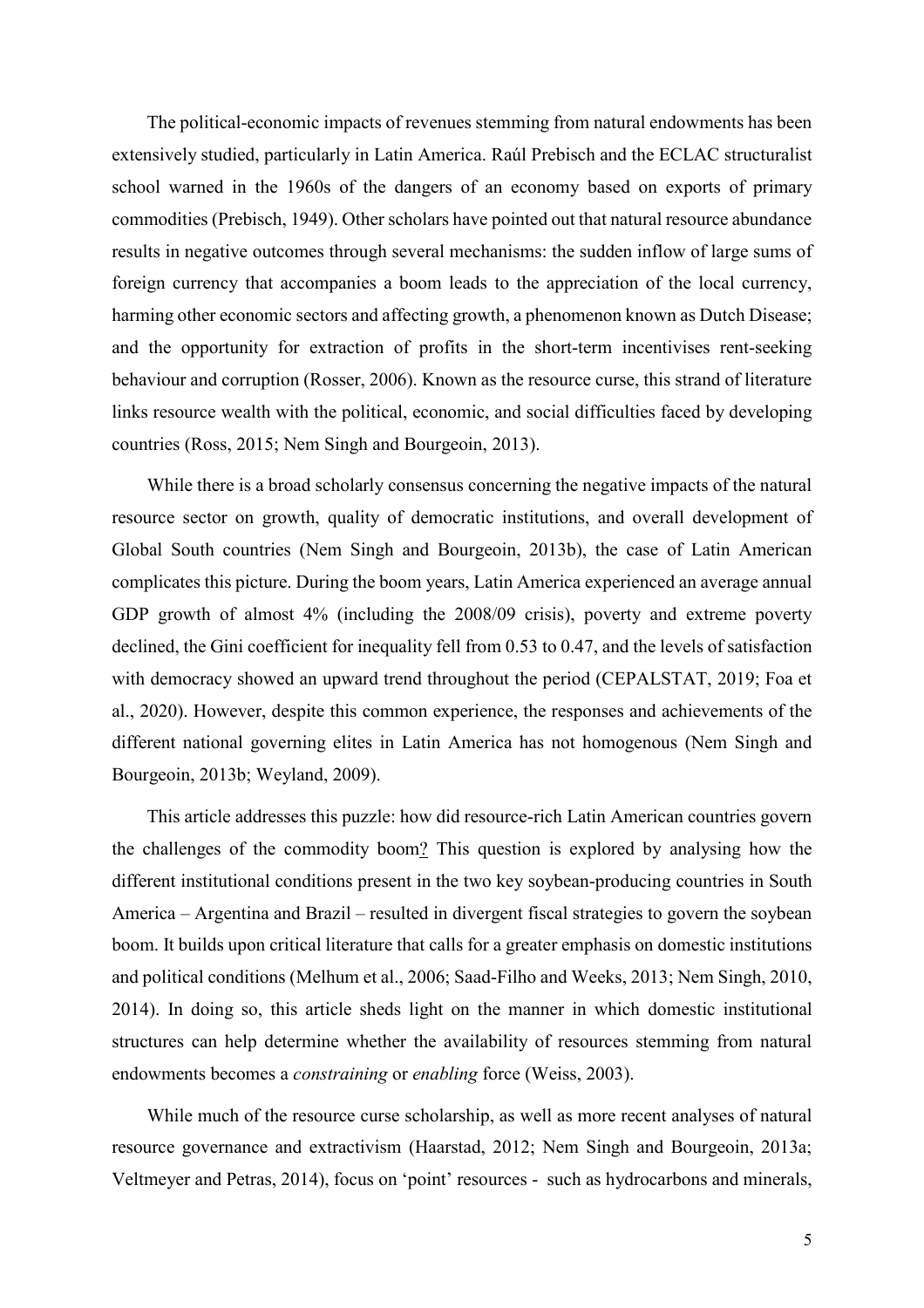which are geographically concentrated and are thus more likely to be rent-generating (Papyrakis, 2017: 178; Stevens et al., 2015), this article contributes to Neal Richardson's approach of including agricultural commodities in the study of the political-economic impacts of resource wealth by focusing on the case of soybean (2009). In the context of a global boom, agricultural commodities share a similar 'time profile' to rent-generating commodities: volatility in their price is translated into volatility in their profitability (Segal, 2012). Moreover, given its characteristics as a monocrop in South America, and as a commodity that experienced one of the highest price hikes during the boom, soybean has been the object of study in several analyses of extractivism and natural resource governance (Giarracca and Teubal, 2014; Grigera and Alvarez, 2013; Gudynas, 2010; Turzi, 2016; Lima de Oliveira and Alonso, 2017; Richardson, 2009).

Fiscal policy has been a crucial instrument for the governance of the commodity boom, particularly with regards to agricultural commodities like soybean. In countries with more traditional extractive activities, such as oil and mining, the commodity boom quickly translated into higher revenue collection through the payment of royalties or state participation in mining or oil producing companies (Nem Singh, 2012, 2014). Yet in agricultural production, the revenues and benefits from the commodity boom were much more diffused between producers, industrial sector, and traders. Therefore, the main mechanism for the state to capture part of the wealth created through the commodity boom in this sector was the fiscal structure.

Political economy literature on taxation highlights that economic growth is often accompanied by increasing fiscal collection and hence more availability of the state for developing welfare policy and redistribution (Doyle, 2018). This is confirmed in the case of the commodity boom in Latin America, as in the entire region there has been an upward trend in tax revenue collection, rising from 19.6% of GDP in 2000 to 23.6% of GDP in 2011, with tax burdens – that is, the amount of tax paid by taxpayers – increasing on average from 15.4% to 19.1% of GDP respectively, a significant part of which is explained by an increase in proceeds from natural resource exploitation (CEPAL, 2013). Further, tax strategies during the soy boom in South America in particular are in line with previous analyses that identify taxation and redistribution in Latin America as pro-cyclical and with a negative correlation to trade openness (Wibbels, 2006; Doyle, 2018). As David Doyle (2018) explains, it is unsurprising that there was an expansion in social spending in the 2000s, with the commodity boom providing greater fiscal space for Latin American countries. Primary commodities – particularly soy – emerged as an 'under-tapped revenue base' (Fairfield, 2015: 10), resulting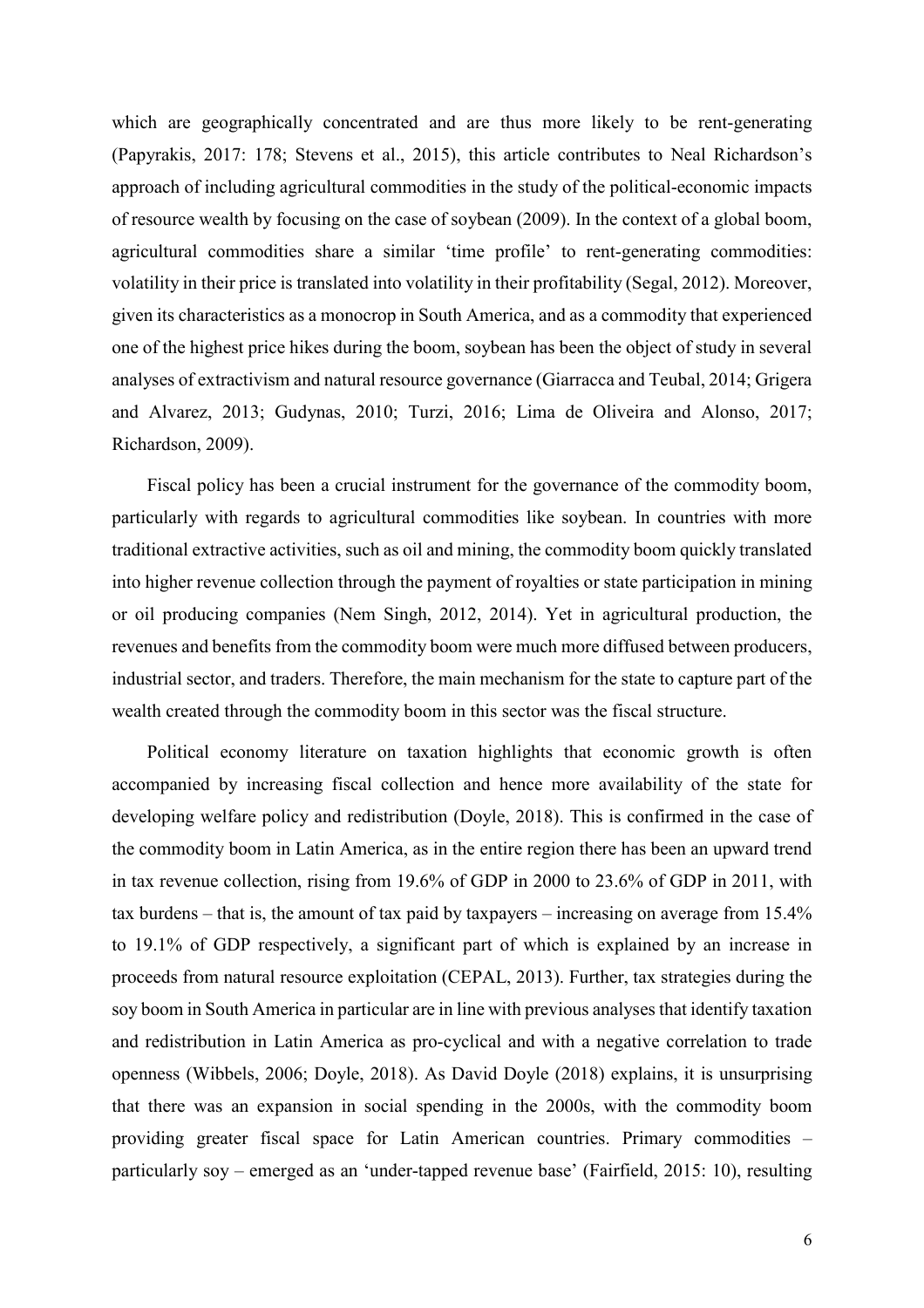from changing trends in the global economy that, in the political context of the Pink Tide, allowed for redistribution and the constitution of a new state-society nexus (Grugel and Riggirozzi, 2012).

However, not all countries exhibited the same capacity to use taxes as a strategy for enlarging the state's spending capacity and hence its redistributive power. Indeed, tax revenues varied across the key soybean-producing countries, with Argentina experiencing a 10% increase in tax revenue as a share of GDP over the 2000-2011 period, while for Brazil the rise was 4.7% (CEPAL, 2013: 13). Variations in the level and type of social spending and taxation across Latin America have been explored in the political economy of taxation literature, with scholars pointing to the influence of levels of market integration (Wibbels and Arce, 2003), the organisation and power of business groups (Castañeda, 2017; Fairfield, 2010, 2015), and the role of domestic institutions and representation in tax structures (Ardanaz and Scartascini, 2013; Besley and Persson, 2013). This article contributes to these analyses by exploring how, in the context of a commodity boom, domestic political institutions mediate states' capacities to manage and tax the large inflows of money proceeding from natural resource abundance. These varying fiscal strategies have an impact not only on the redistributive capacity of states, but also on the governance of extractive sectors in the region.

There are two mediating institutional dimensions that can help us to explain the difference between the Argentine and Brazilian states' fiscal strategies to govern the soybean boom: the state's administrative structure; and the level of elite embeddedness and coalitional politics. The first dimension explores how tensions over the distribution of resources unleash power struggles between different levels of government – expressed in federal systems as a conflict between the central government and regional states. The type of fiscal federalism determines the rules that establish tax collection and spending responsibilities, the capacity for different levels of government to develop their own fiscal policy and budget autonomy, and the relationship between national, sub-national, and local authorities. How resources are distributed among different levels, and the source of those resources, can even have consequences for the levels of democracy and authoritarianism found in subnational governments (Gervasoni, 2018). While both Argentina and Brazil are federations, the different levels of centralisation of their respective federal systems speaks to the level of authority and capacity to collect revenues from the commodity boom. The form that the distributional struggles over resource revenues take depends on the degree of fiscal authority centralisation within the country (Diaz-Cayeros, 2006; Gervasoni, 2018).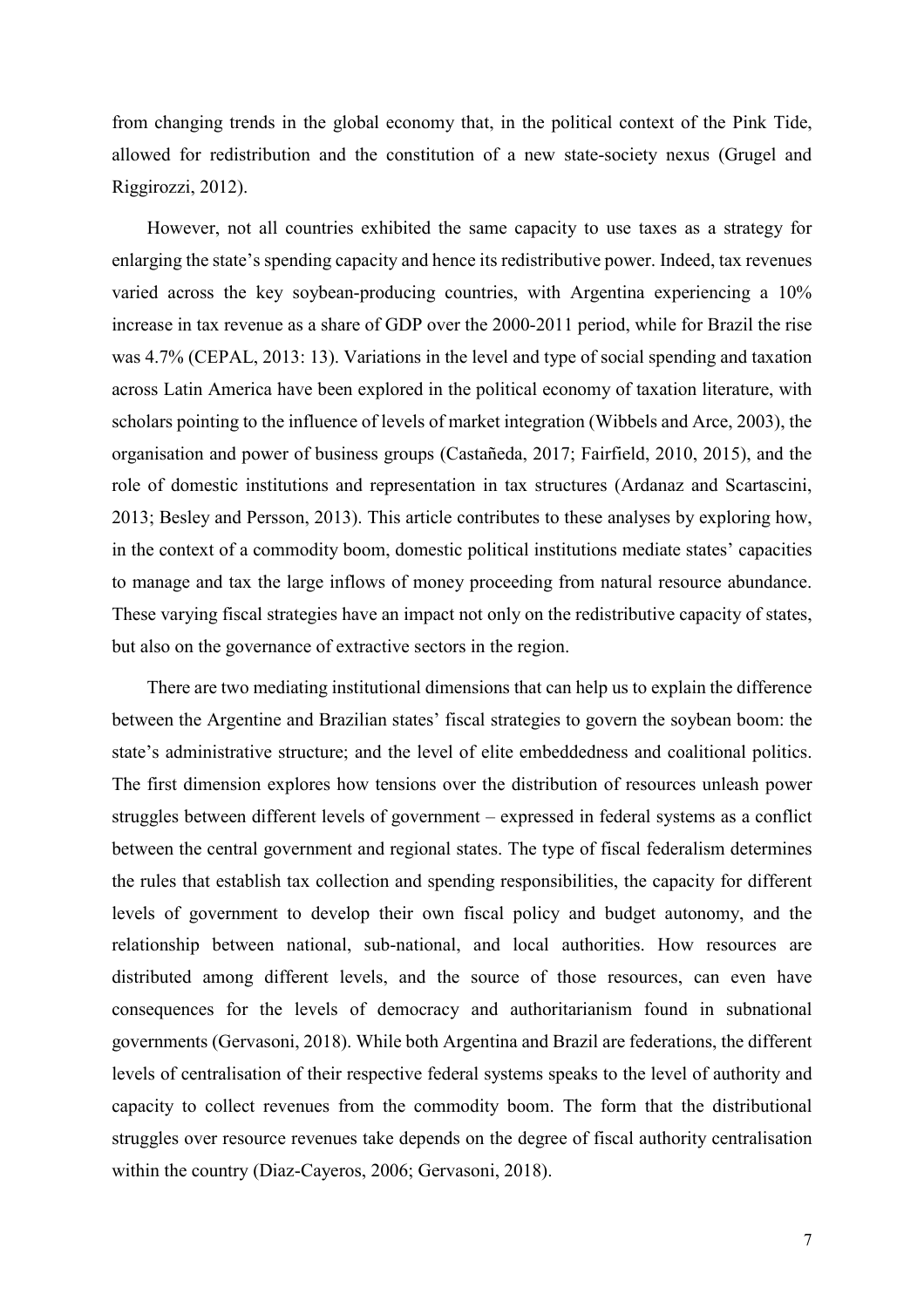The second dimension refers to the relationship between economic elites and government, or the level of elite embeddedness. Fairfield (2010) identifies the existence of informal government-business linkages as a source of instrumental power for business elites, that is, it provides these elites with the capacity to influence policy-making decisions. Elite embeddedness is, however, affected by the broader pattern of political coalitions that prevails. This is significant in the context of the commodity boom in Latin America, as this period saw the consolidation of left-of-centre governments that accessed power by highlighting the extreme social inequality that the previous decade of neoliberal policies had created. The postneoliberal state that emerged emphasised the need to recast the state-society nexus through a new understanding of state responsibilities, in which redistribution and addressing inequalities played an important role (Grugel and Riggirozzi, 2012). The pattern of coalitions is thus key in determining the conflict over the distribution of revenues arising from commodity booms and sheds lights on the government's disposition to intervene in 'helping, or hindering, exportoriented actors' goals' (Saylor, 2012: 304). As a mediating arrangement in the design of fiscal policy, the nature of the relationship between political and agribusiness elites can affect the pressure exercised by the state through these channels. There is, then, a 'vital coalitional dimension to the resource curse' (Saylor, 2014: 645), whereby existing alliances can determine the distribution of the resources. In sum, while the administrative structure tells us how the legal framework condition or enable state capacity for taxing, the embeddedness of elites sheds light on the *political* conditions for increasing taxation.

It is also important to situate these mediating conditions and states' capacities for fiscal policy design within the broader nature of the fiscal system, namely its progressive or regressive design. More progressive fiscal systems will tend to tax profit generating activities like soy in order to fund the state's public spending on transfers; while more regressive systems will rely on Value Added Tax (VAT) and privilege efficiency in agribusiness over redistribution of income. The policy framework imposed in Latin America during the 1980s and 1990s, as part of the Washington Consensus, emphasised 'economic efficiency and fiscal solvency', favouring a fiscal system that relies on indirect taxation, such as VAT, which is generally cons[i](#page-20-0)dered a regressive tax (Gómez Sabaini, Jiménez, and Rossignolo, 2012: 12).<sup>i</sup> Recent years have seen a change in this consensus, with calls for an increasing role of direct taxation on income and profits (Fairfield, 2013: 43), and since 2002 this type of taxation has been the second most important factor explaining a higher fiscal burden in the region (Gómez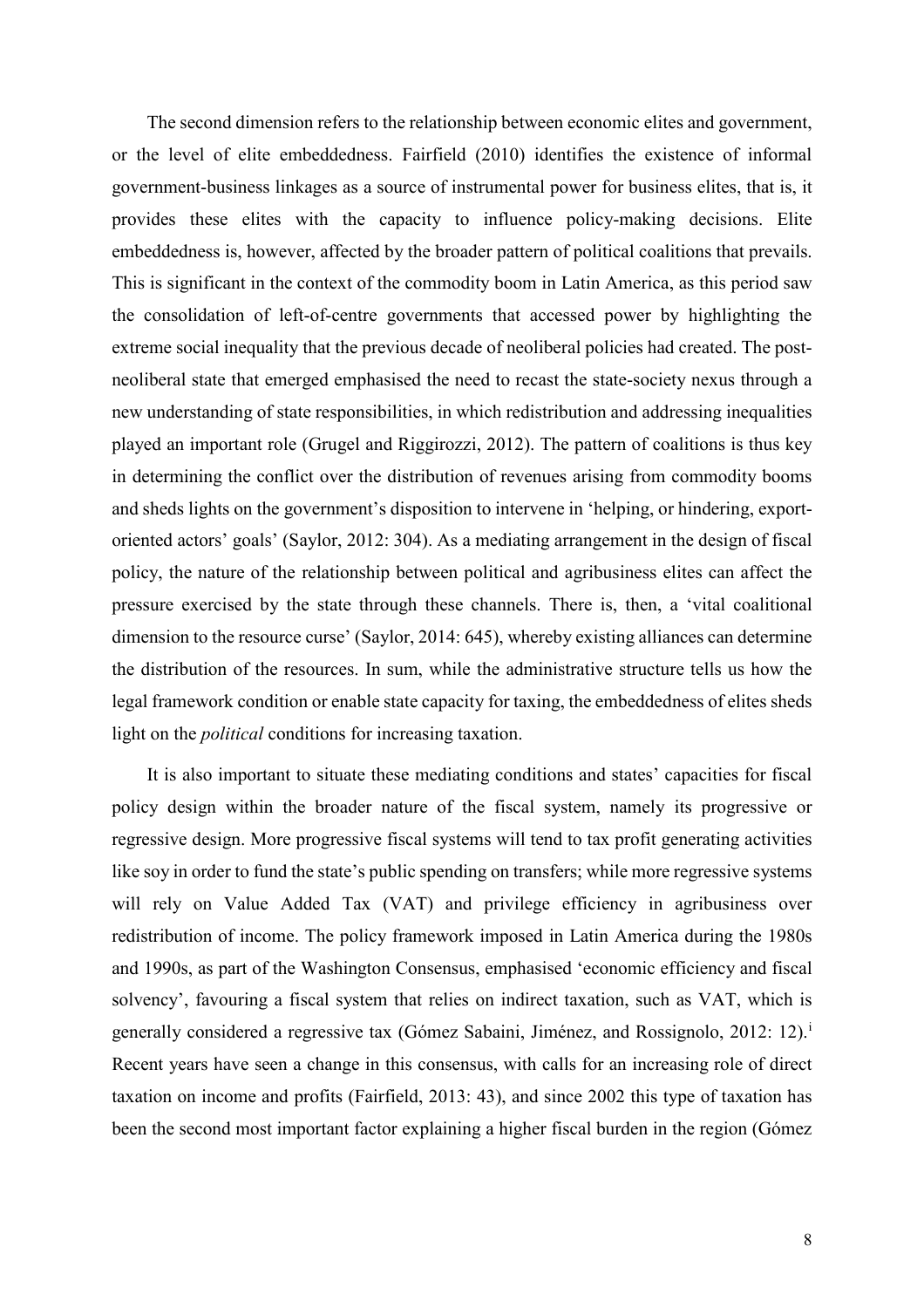Sabaini, Jiménez, and Rossignolo, 2012: 14). However, it is against this backdrop of regressive fiscal frameworks that the commodity boom took place.

The following section will analyse the fiscal policies deployed by governments in Argentina and Brazil during the soybean boom, with a particular focus on the mediating arrangements mentioned above. While these countries were exposed to the same hike in demand for soybean and improvement of their terms of trade, as well as sharing similar levels of production and export of soy, important national differentiations remain. A closer look at the institutional factors mediating the state's fiscal space reveal significant variations in their capacity to govern the commodity boom and the sudden availability of wealth stemming from natural resource abundance.

# **Governing the commodity boom: Argentina and Brazil**

The soybean boom in South America presented an opportunity for the post-neoliberal governments of the region to support the renewed state-society nexus that they were proposing. Argentina and Brazil shared similar levels of exposure to the commodity boom, with equivalent agricultural resource endowment, and comparable electoral coalitions to sustain, but these countries' use of fiscal strategies for the redistribution of wealth accumulated during this boom was very different. This section explores these differences by looking at: i) the characteristics of the fiscal administrative structure in each country – while both Argentina and Brazil are federations, the levels of autonomy and relationship between central and subnational governments diverge; and ii) the level of embeddedness of the agribusiness elite in the decision-making processes. The cases presented here show how these institutional frameworks result in different capacities to use fiscal strategies as a mechanism for the redistribution of wealth stemming from the soy boom. Whereby the central government in Argentina was able to repurpose some of the profits created in the soybean complex towards social expenditure, in Brazil, it is only the subnational states that have been able to collect revenues from the soy boom, albeit at diverse levels, depending on their tax rates (see Table 1).

[Table 1]

## *Argentina: Export-dependent fiscal enlargement*

Argentina is one of the countries with the highest tax rates in Latin America, even surpassing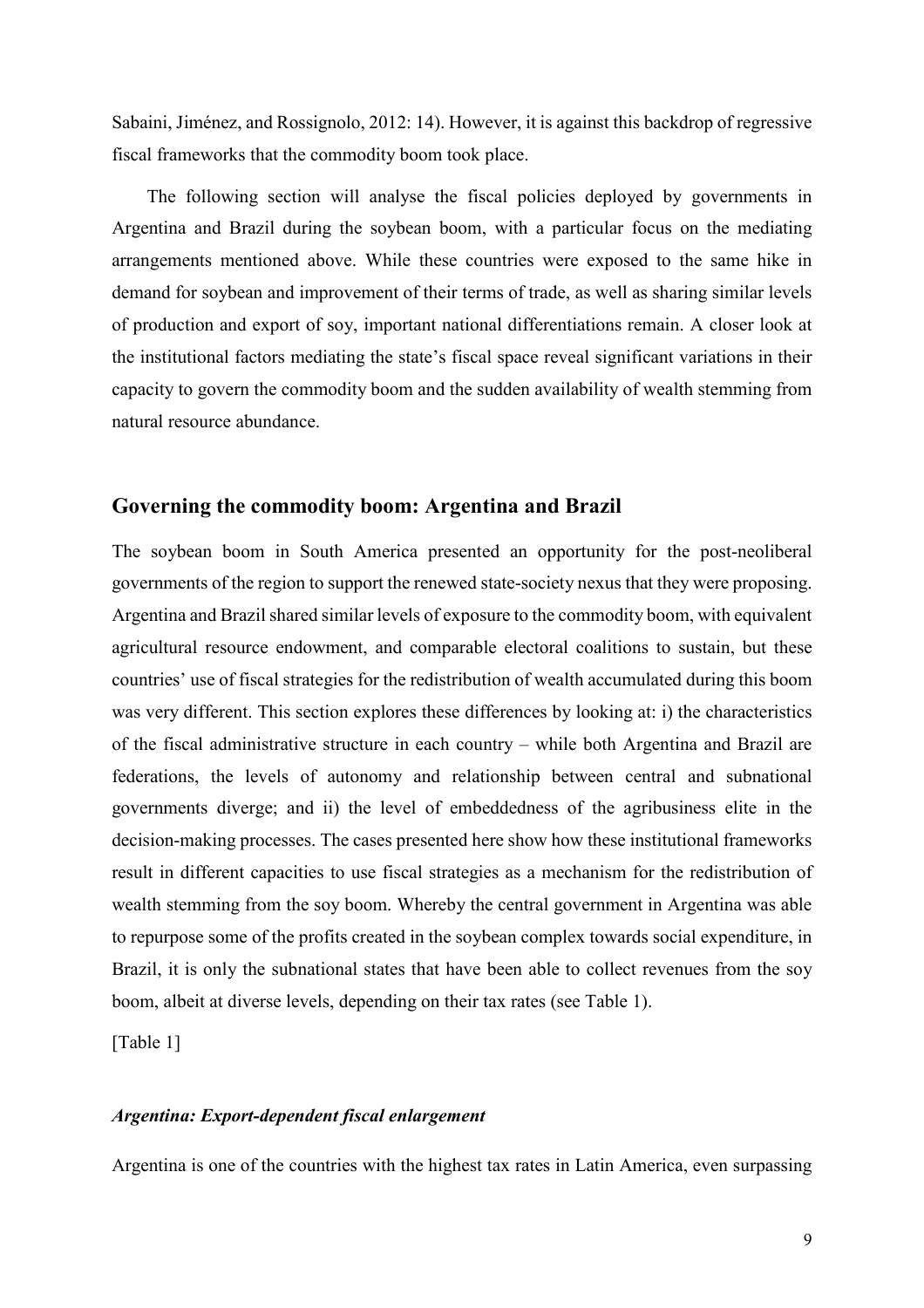some OECD countries. The expansion of the state's fiscal income occurred in the last two decades, with the tax burden increasing by 10% of GDP since 2000 (CEPAL, 2013: 14). In the same period as the aforementioned fiscal expansion, soybean's international price and its domestic production soared, and tax revenues from the commodity's value chain went from 1.6% of total Treasury income in 2000/2001 to 8.4% in 2009/2010 (Cohan, 2012:79). The expansion of the Argentine state's fiscal capacity was thus inseparable from the soy boom. The most important (and controversial) tax instrument was the export duty on soy and its byproducts.

The national government of Argentina, under President Cristina Fernández de Kirchner (2007-2015), developed a commanding capacity to impose high rates of taxation in order to fund the state's expansion, collecting US\$9.2 billion from the soybean value chain in the 2008- 09 harvest, an 830% increase from the 2000-2001 harvest (Cohan, 2012: 78-79). This was key for the national government, which was looking to maintain and expand its multi-class electoral coalition. This was done through enlarged spending on education, health, and social assistance, as well as extensive subsidies to transport and energy, which increased considerably after 2006, reaching 4% of GDP in 2014 (Puig and Salinardi, 2015:2). Fiscal revenues from the soybean sector were considered key in achieving this. The two mediating institutional conditions studied in this article were significant in the government achieving this. While Argentina is a federal system, the inherent tendencies towards centralisation were exacerbated and politicised during this period, allowing the National government to concentrate fiscal revenues from the agricultural export sector and use them for political purposes through discretional revenuesharing with subnational governments. Rural elites, for their part, were disorganised and had no connection with the National government. While the Kirchner administration failed at imposing a mobile tax scheme, the elite's low level of embeddedness with policy-makers facilitated the imposition of high rates of export tax, which in November 2015 stood at 35% for unprocessed soybean and 32% for vegetable oil and other products such as pellets.

## *I. Discretional federalism*

Argentina was defined by Diaz-Cayeros (2006: 180) as 'a centralised but asymmetric federation', due to Buenos Aires' privileged position. Today, while this imbalance remains, the main asymmetry lies between subnational governments<sup>[ii](#page-20-1)</sup> and the central administration. Although subnational states have considerable autonomy in taxation, the federal government maintained a hegemonic position by controlling the most relevant sources of tax revenue, such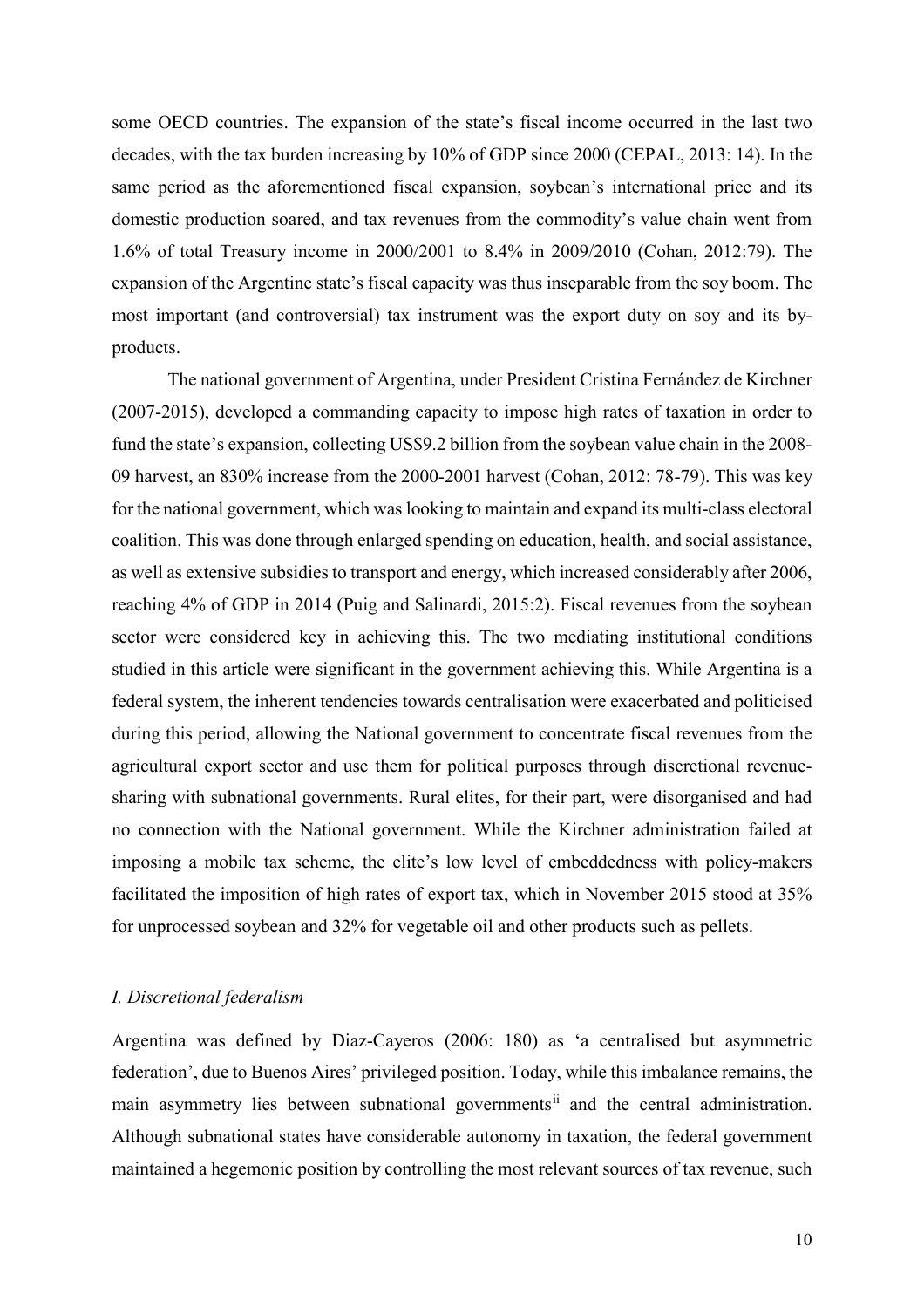as custom duties. As a mechanism for counter-balancing Buenos Aires' fiscal authority, in 1934 a fiscal pact established a system of revenue-sharing, which was included in the 1994 constitutional reform. While this was an attempt to formalise and clarify the tax-sharing system, the Argentinian federal fiscal structure still remained one of the most complex in the region, dubbed a 'labyrinth' by the federal tax agency itself (Diaz Cayeros, 2006: 181; CFI, 2017; Saiegh and Tomassi, 1999: 3).

Despite attempts to make this labyrinth as institutionalised and formal as possible, political bargains and discretionary distribution based on alliances still prevailed, and the availability of soybean revenues offered new opportunities for federal/state tensions to arise. Every level of government wanted 'a piece of the cake',  $\ddot{ }$  but the most significant fiscal tool – export taxes – is collected at the national level. By reducing the programmed transfer amounts, centralisation of resources in the hands of the federal government was both exacerbated and politicised by the Kirchner administration, with an increase in the discretionary nature of these transfers (interview, former Ministry of Economy official, 2014).<sup>[iv](#page-20-3)</sup> Subnational states whose governments were aligned with the Kirchner administration were thus likely to receive additional funds, consequently allowing greater social spending (Nogués, 2014). In turn, this preferential fiscal system had a significant effect on the electoral results throughout the country.

Not only were subnational states excluded from the collection of international trade duties – and subject to the central government's will on how to share those resources – but neither did they participate in deciding the rate of such taxes. While the constitution establishes that it is the responsibility of the national congress to determine export and import taxes, this was delegated to the executive power, which in turn has transferred this function to the Ministry of Economy (Teubal and Palmisano, 2010: 222). Consequently, it eliminated a potential site of bargaining for representatives from subnational states that did not share the political leanings of the ruling party.

## *II. Rural elites' lack of political embeddedness*

Rural producers in Argentina are grouped together in different unions, some of which have been traditionally opposed to one another. They represent divergent interests, from the Argentine Rural Society (SRA - Sociedad Rural Argentina), which unites the most conservative sector of large landowners, to the Inter-Cooperative Agricultural Confederation (CONINAGRO - Confederación Intercooperativa Agropecuaria Limitada), a federation that gathers the agricultural cooperatives. While in the past, the SRA has had a high level of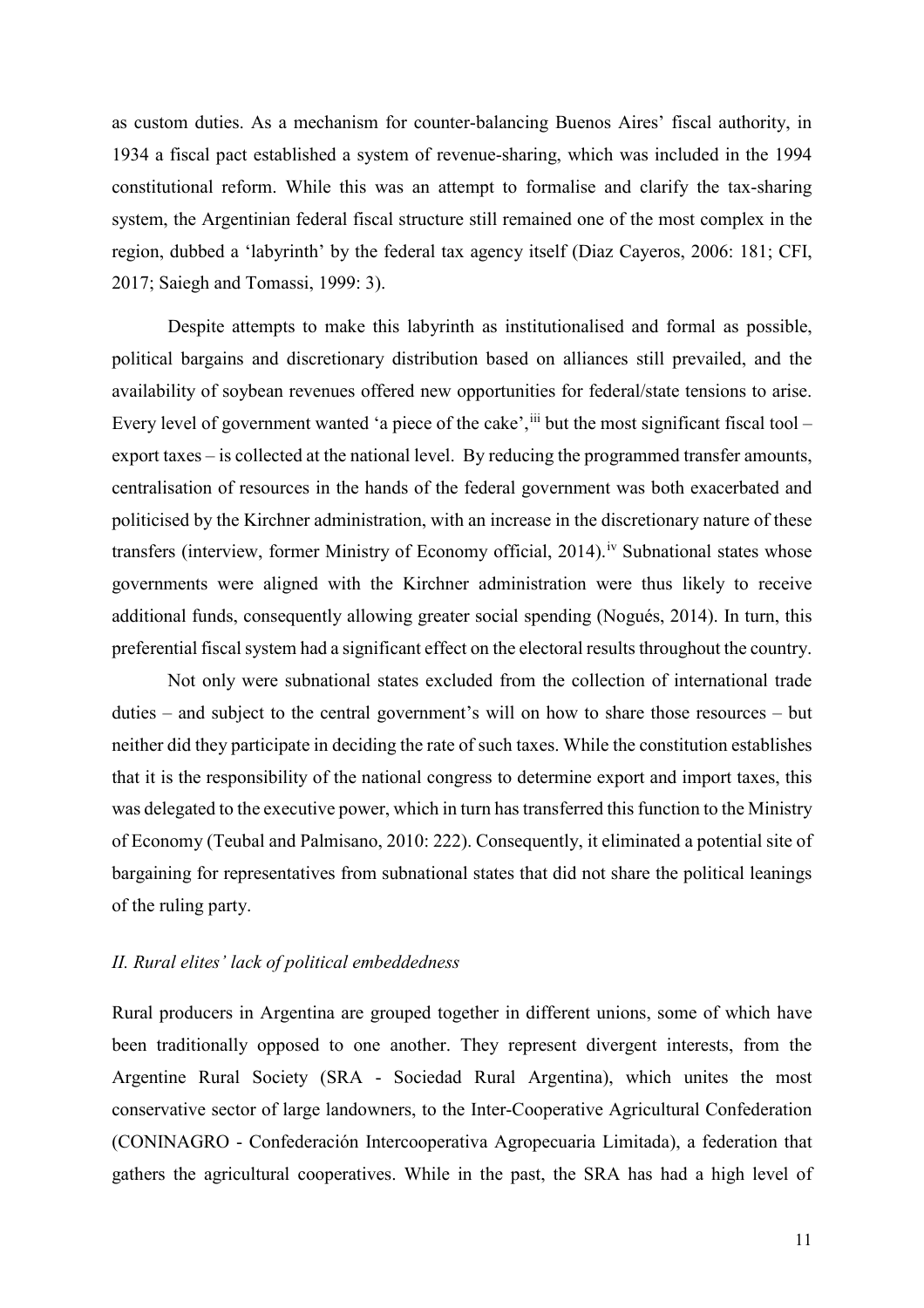embeddedness with the national government, the Peronist party – to which Fernandez de Kirchner belonged – has had historical differences with this sector (Schneider, 2004; Halperin Donghi, 2017[1969]). Moreover, the absence of coordination that resulted from the diversity and lack of cohesion among agricultural producers meant the rural elite had little capacity to influence decision making, or what Fairfield (2010) calls 'instrumental power'.

Export taxes were not new to the Argentine agricultural sector, with President Eduardo Duhalde increasing the rate in the aftermath of the 2001 economic crisis. Fernández de Kirchner extended this tax to other crops and increasingly imposed higher rates, the highest being on soybean, which by November 2007 reached 35%, at a time when soybean prices peaked at US\$412 per tonne. Throughout these increases, agricultural producers had failed to present a strong opposition to export taxes or the difference in taxation between raw and processed products,<sup>[v](#page-20-4)</sup> as their lack of embeddedness within policy-making processes prevented them from doing so.

In early 2008, with soy prices rising above US\$400, the Fernandez de Kirchner government introduced a variable tax scheme for agricultural export duties. The mechanism meant that the tax rate for soy and wheat could increase above 60% depending on the evolution of their international price, and subsidies would be paid in the case of a price plunge, although there was no trust on the government keeping its promise if the latter situation arose. The government reasoned that, as one of the country's most competitive sectors, with a net inflow of US dollars, agricultural production had to contribute to the national budget.<sup>[vi](#page-20-5)</sup> The only way to ensure the redistribution of these 'extraordinary profits' (Teubal and Palmisano, 2010: 195) and enforce the payment of tax duties was through a system of *retenciones*. [vii](#page-20-6)

The decision created an unexpected alliance between unions of rural producers that opposed the measure, and together they organised a series of protests and road blockades that lasted from March to July 2008. Only agricultural producers were actively involved, as while the trading companies effectively paid the tax, the burden of taxation was pushed back down the supply chain onto the rural producers. In fact, while the legal name of this fiscal instrument was 'Export Rights', the popular name was *retenciones*, which means 'withholding'; a label that, according to Teubal and Palmisano (2010: 222), certain economists adopted in an effort to distinguish it from other export taxes. Teubal and Palmisano (2010) argue that this tax was effectively privatised. Traders used the time-gap between the announcement and the implementation of a new tax rate to register sales in advance – hence subject to the 'old' rate. However, they would charge the producer the latest, *higher* rate, leaving a differential favourable to the trading company (ibid, 2010: 224). According to the former President of the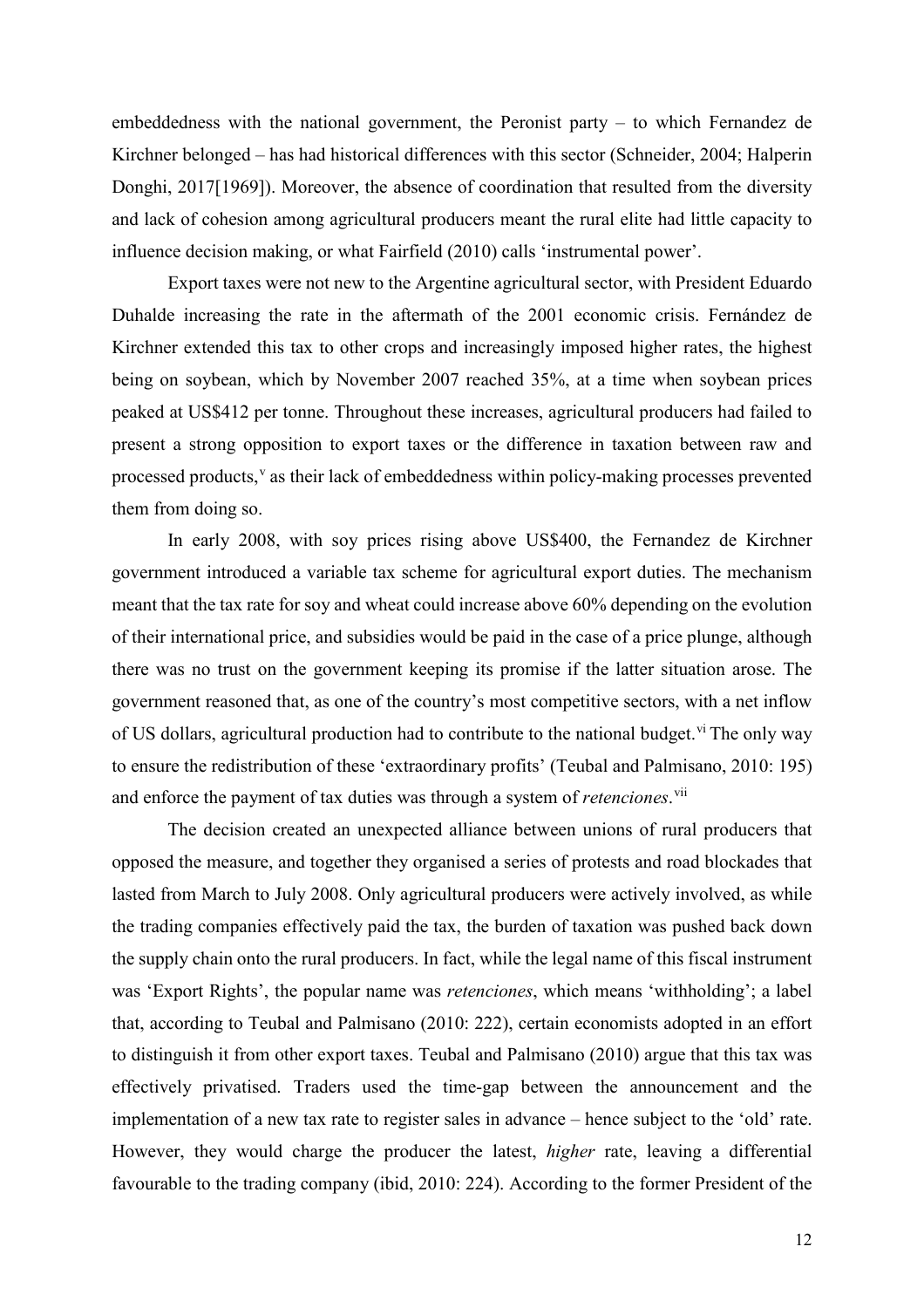National Board of Grains, the amount retained by the exporters reached US\$2 billion in 2008 (Perfil, 2008).

As Teubal and Palmisano (2010: 194) explain, this conflict was not over the viability of the agribusiness model, led by soybean, but was instead related to 'who and in which proportion appropriated the land rents resulting from the increase in international prices of commodities mainly after 2003'. The conflict confirmed the lack of trust between the government and the rural sector, and a complete break in communication between political leaders and agricultural producers characterised the remaining years of the Fernandez de Kirchner administration. While the rural elite was successful and the measure was finally repealed, the alliance of rural producers failed to capitalise on the popular support for their campaign, and were not able to reinstate a dialogue with the government, nor reduce the rate for export taxes, which remained at 35%.

In sum, Argentina's highly centralised federal system has allowed the central government to capture revenues at the expense of subnational states and agribusiness elites. This has in turn expanded the state's fiscal capacity to strengthen the state-society contract through social expenditure and reap the consequent electoral rewards.

## *Brazil: mixed state capacity*

Brazil's tax revenue is similar or even larger than the average OECD country, as over eightyfive different taxes are imposed at the municipal, state, and federal levels (Higgins and Pereira, 2013: 6). Between 2003 and 2014 – during the Worker's Party's (PT) governments of Lula da Silva and Dilma Rousseff – the Brazilian government collected on average tax revenues exceeding 32% of GDP, the highest in Latin America (OECD, 2019; CEPALSTAT, 2019). This constitutes a 5-point increase from the average revenues during the second half of the 1990s (CEPALSTAT, 2019), with government spending also experiencing expansion, rising from 21% of GDP in 2000 to over 31% in 2014 (World Bank, 2019). The country's extensive fiscal burden is the result of a compound of municipal, state, and federal rates, particularly in the imposition of VAT, which results in Brazil having one of the highest rates in the region, with an average of 20.5% (CEPAL, 2013:6). In the case of agricultural products, there are a total of 44 taxes applied at different governmental levels, which account for 34% of the final cost of food (EMBRAPA, 2004: 18), creating a 'cascading effect' (Higgins and Pereira, 2013: 6). These existing mechanisms lead to the characterisation of the Brazilian fiscal system as regressive.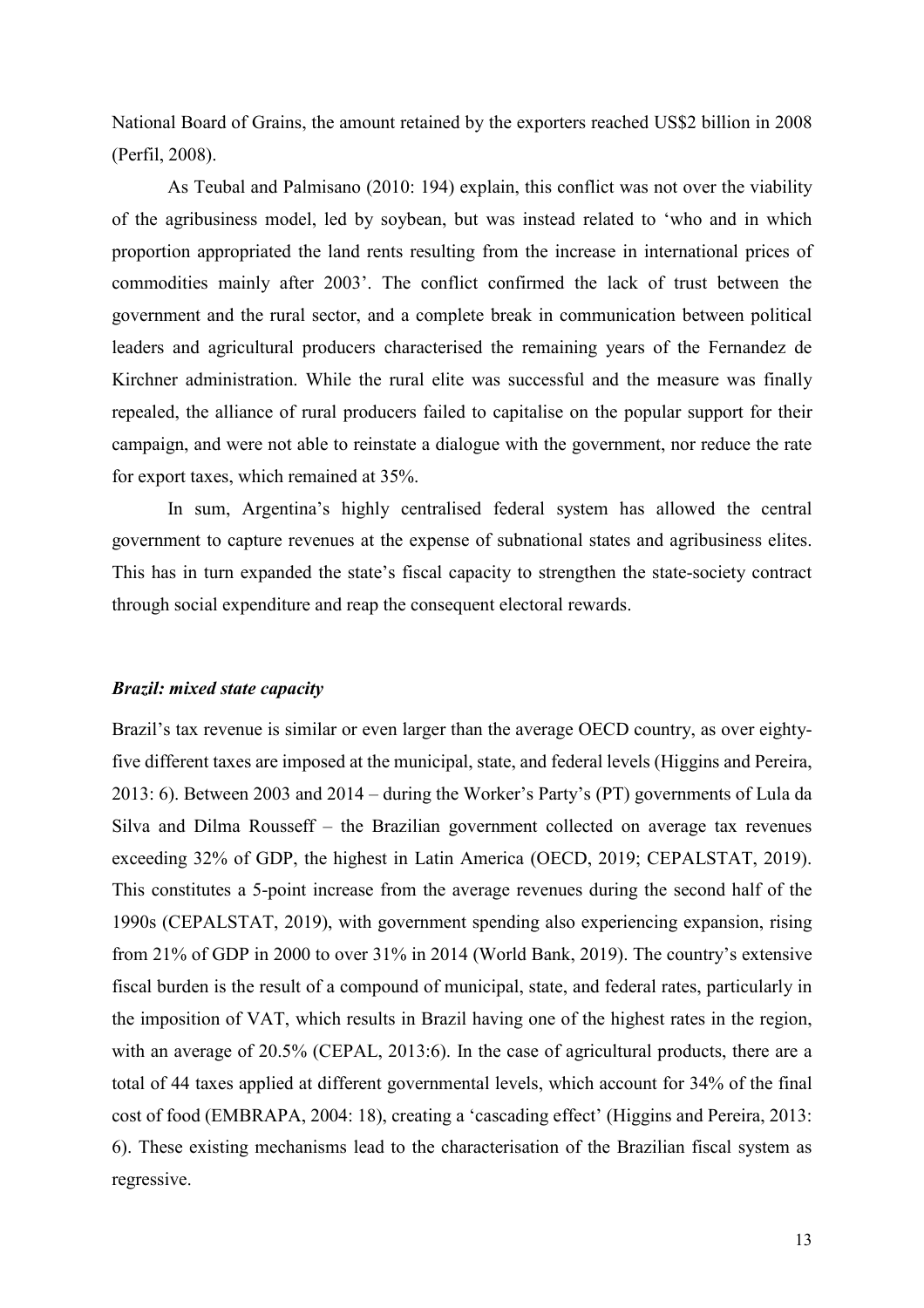When the PT accessed power, through the election of Lula da Silva, their political aim was to encourage a participatory democracy through the inclusion of poor and working-class sectors, which were the ruling party's main political base (Samuels, 2008). The flagship policy of the PT administrations was the direct cash transfer (CCT) program 'Bolsa Familia', which had a striking impact on reducing inequality and poverty, accounting for 21% of the drop in the Gini Index between 1995 and 2004 (Soares et al., 2010:179). In 2009, the total of direct transfers from the central government – including Bolsa Familia – accounted for 4.1% of GDP (Lustig, 2011: 14). However, the revenue collecting capacity of the central government is limited by a strongly federalist and complex fiscal system. Distributional conflicts among local states and with the federal government have resulted in one of the most complicated fiscal structures in the region, whereby the location of (dis)incentives and compensations is more a result of historical struggles than conscious policy decisions.

This highly fragmented federalism trumps the capacity of the national government to develop a central fiscal revenue from the soybean sector, and the tax burden on this sector is different across states at the subnational level. At the same time, the agricultural elite has a high level of embeddedness in the Brazilian central government, which additionally limits the government's space for pursuing expanded fiscal policies. As such, while the coalitional politics supporting the PT administration required a redistribution of resources and expansion of social expenditure, the strongly federalist system and high embeddedness of the agricultural elite meant that the soybean sector made little contribution to this welfare enlargement.

## *I. Strong fiscal federalism*

While there have been several attempts by the federal government to centralise its fiscal authority, subnational states have managed to hold on to this capacity and maintain a 'highly peripheralized fiscal arrangement' (Diaz Cayeros, 2006: 2010). This feature sets the scene for many of the debates and conflicts around taxation of the soybean sector.

The tax on the circulation of goods and services (ICMS) is enforced and collected by subnational states, as a kind of state VAT. The rate is determined by each state and varies depending on the type of product or service, making it one of the most complex elements of the Brazilian fiscal system. Given that ICMS does not reach the federal coffers, soybean's contribution through this tax is a function of the geographical distribution of production throughout the country. States with a higher concentration of soy production will hence be capable of capturing more revenue. While soybean was the main contributor to tax revenues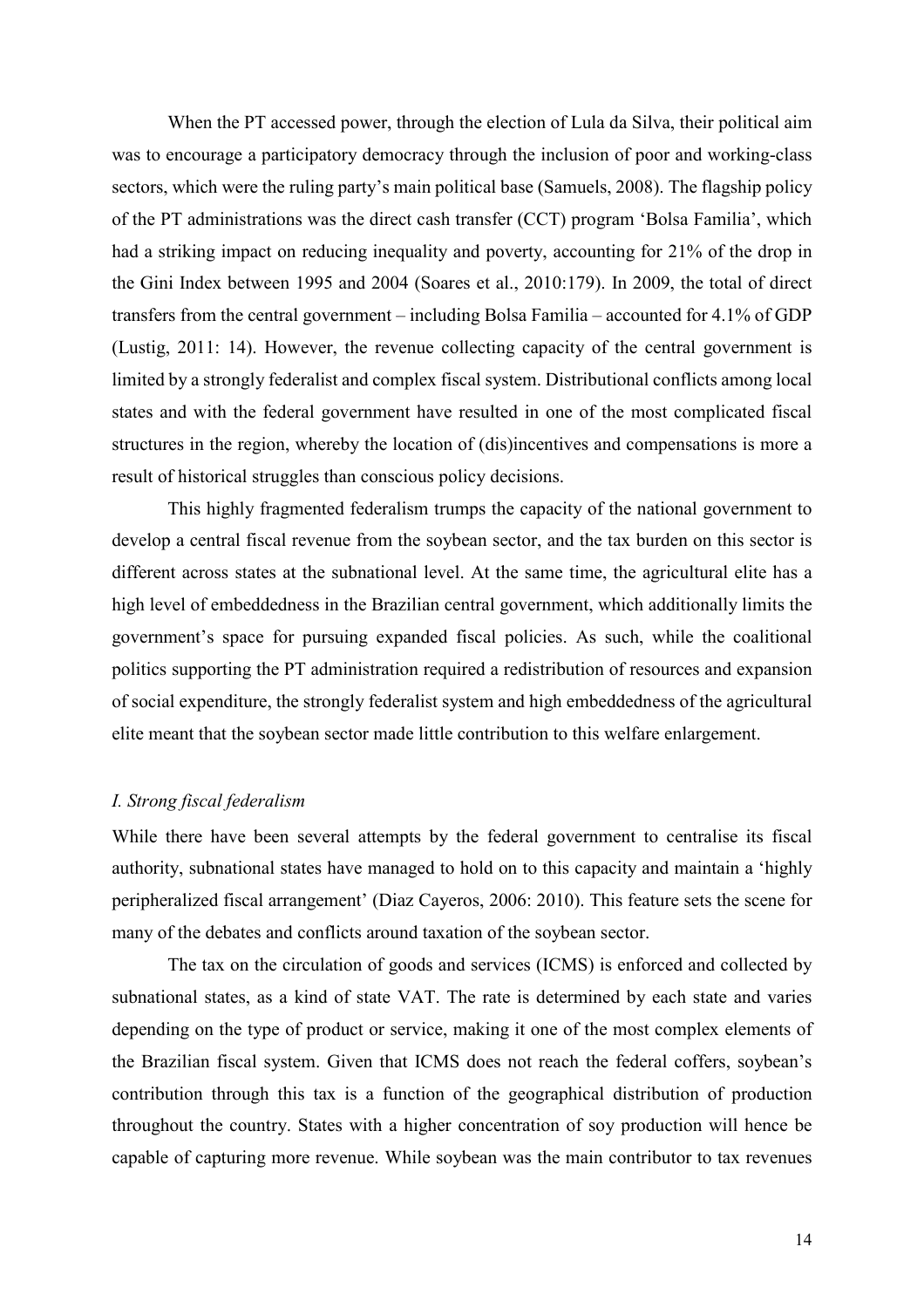among agricultural products for the South and Centre-West regions, revenue collection in the economically poorer states in the North and North-East is much smaller, reinforcing geographical imbalances in levels of social provision, and thus poverty and inequality (EMBRAPA, 2004:28). The different productive structures and diverse rates of ICMS tax partly explain the significant variation in budget sizes. Revenue collection through ICMS and hence the availability of fiscal resources can range from US\$110 million in Roraima, in the North of Brazil, to almost US\$25 billion in the state of Sao Paulo. This is conditional not only to the rate of ICMS that each state determines, but to the main sectors that the state hosts, as for example even large soy producing states like Mato Grosso and Mato Grosso do Sul remain behind the industrial powers of Sao Paulo and Minas Gerais in terms of tax collection (IPEA, 2017).

An additional element limiting the capacity of the national government to use the fiscal system to increase revenues from the soybean sector is the 'Kandir Law', which eliminates the imposition of the ICMS on exports of primary goods and certain semi-elaborated industrial products (EMBRAPA, 2004:20; Varsano, 2013:2). This complementary law incentivised the export of grains to the detriment of industrialised by-products such as oil, meal, and flour. The argument put forward was that producers whose goods went to export markets – where the price is set at the international level – were incapable of transferring the cost of tax onto consumers. The Kandir Law allowed for the export of grains without punishing the producer, but meant a loss in the subnational governments' revenue collection. As compensation, the federal government committed to pay an 'income insurance' that would help states in the first transition period of implementation (ibid: 2). When this period ended, transfers from the federal government continued over time, hence creating a federal subsidy for grains exports, which in 2012 amounted to US\$517,000 (ibid: 28).<sup>[viii](#page-20-7)</sup> The Kandir Law is also a clear example of the capacity of the agribusiness elite to influence fiscal policy through their high level of embeddedness in the decision-making process.

The complexity of the Brazilian fiscal system is a reflection of the main distributional conflict: the subnational struggle over resources. While this is not exclusive to soybean, this commodity is a good example of how subnational states' interests can be conflicting, leading to power struggles over the appropriation of revenues. As tax capacity largely remains with the subnational state, a strong imbalance is created between states with extensive industrial and agricultural production, and poorer states particularly in the North-East.

## *II. High embeddedness of business and rural elites*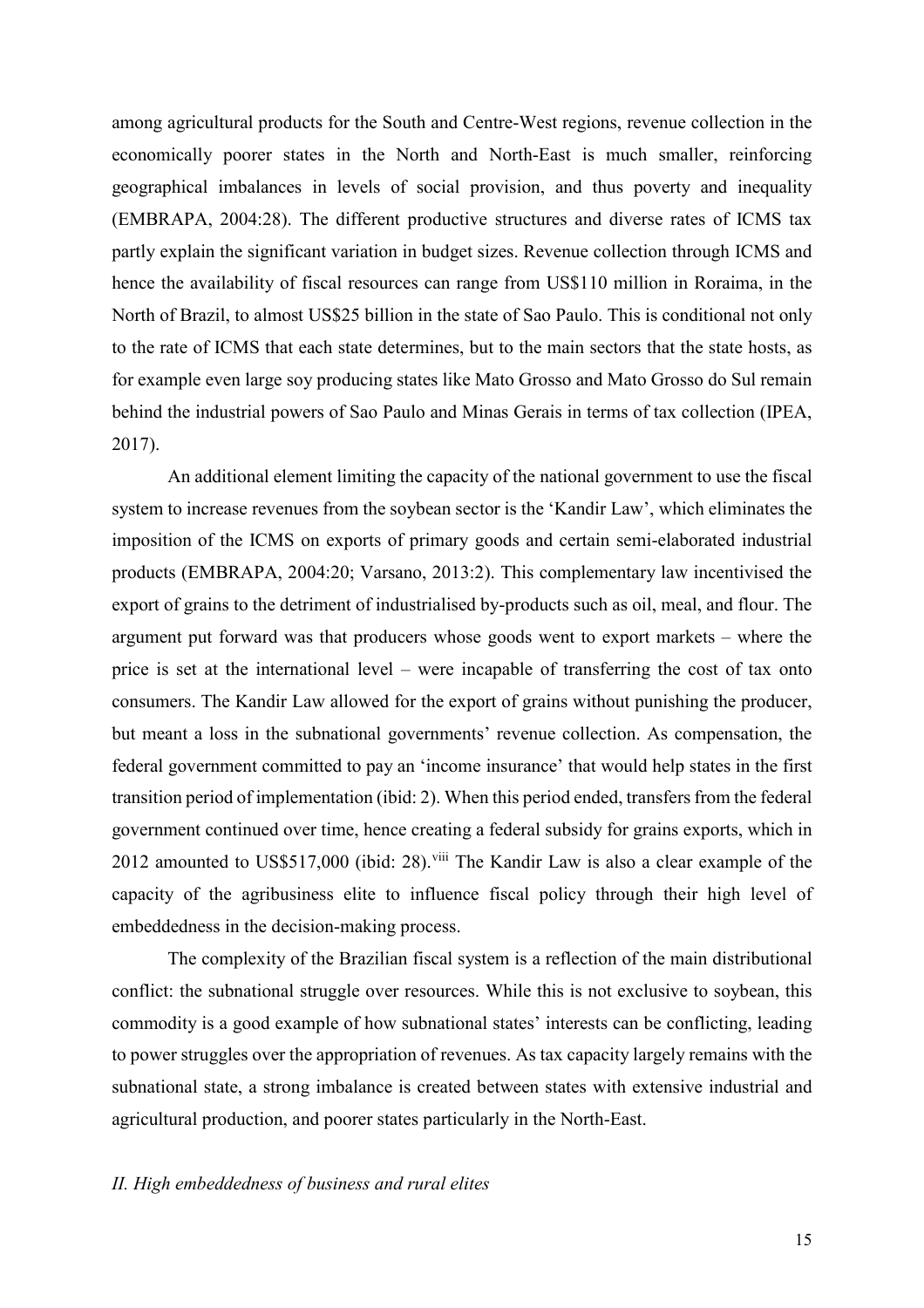There is a stark contrast between the disorganised nature of Brazil's complex federal fiscal system and the high level of organisation of Brazilian agribusiness elites. This 'globally connected and locally grounded' elite has succeeded (Turzi, 2012:5), both at the state and federal level, in attaining a large degree of influence over political decisions and cultivating a powerful position vis-à-vis the Brazilian government.

As agribusiness producers increased their power and political participation, several groups emerged to represent their interests, organising by sector and in far-reaching associations. One of the most influential groups is the Confederation for Agriculture and Livestock production (CNA – Confederação da Agricultura e Pecuária do Brasil), which unites the agricultural federations of all states and smaller unions grouped by municipality, and runs an extensive network of research and support for all producers, as well as working very closely with the national congress. The power of the CAN shows a start contrast with the situation in Argentina, as there is a much higher level of cohesion across the sector and throughout state divisions.

This unified position has facilitated the high level of embeddedness of the agribusiness sector in the national decision-making processes, with large rural producers occupying key decision-making positions. Sector representatives have been part of the government's cabinet, both during Lula da Silva's presidency (Hopewell, 2014: 299), and during the administration of Dilma Rousseff. The latter appointed CNA president at the time, Kátia Abreu, as Minister of Agriculture, Livestock, and Provision. Rousseff's successor, Michel Temer, gave that role to Blairo Maggi, owner of the soy-producing company Amaggi Group, who had previously served as federal Senator and Governor of Mato Grosso. In the legislative branch, agribusiness interests are represented by the Parliamentary Front of Agriculture and Livestock (FPA - Frente Parlamentar da Agropecuaria). This alliance, commonly known as 'Rural Bench' (Bancada Ruralista) was established in 1995 and has since represented rural interests in both the Senate and the Congress.

As such, agribusiness elites not only work closely with political elites, but there is also a strong overlap of private and public interests (Turzi, 2012: 6). The high level of embeddedness of this elite, through institutionalised channels, gives the sector significant instrumental power, which has been maintained throughout different governments. As mentioned before, the Kandir Law is a clear example of how elite embeddedness, in conjunction with a strongly federalist system, has limited the capacity of the Brazilian central state to collect revenues from the booming soybean sector for redistributive purposes.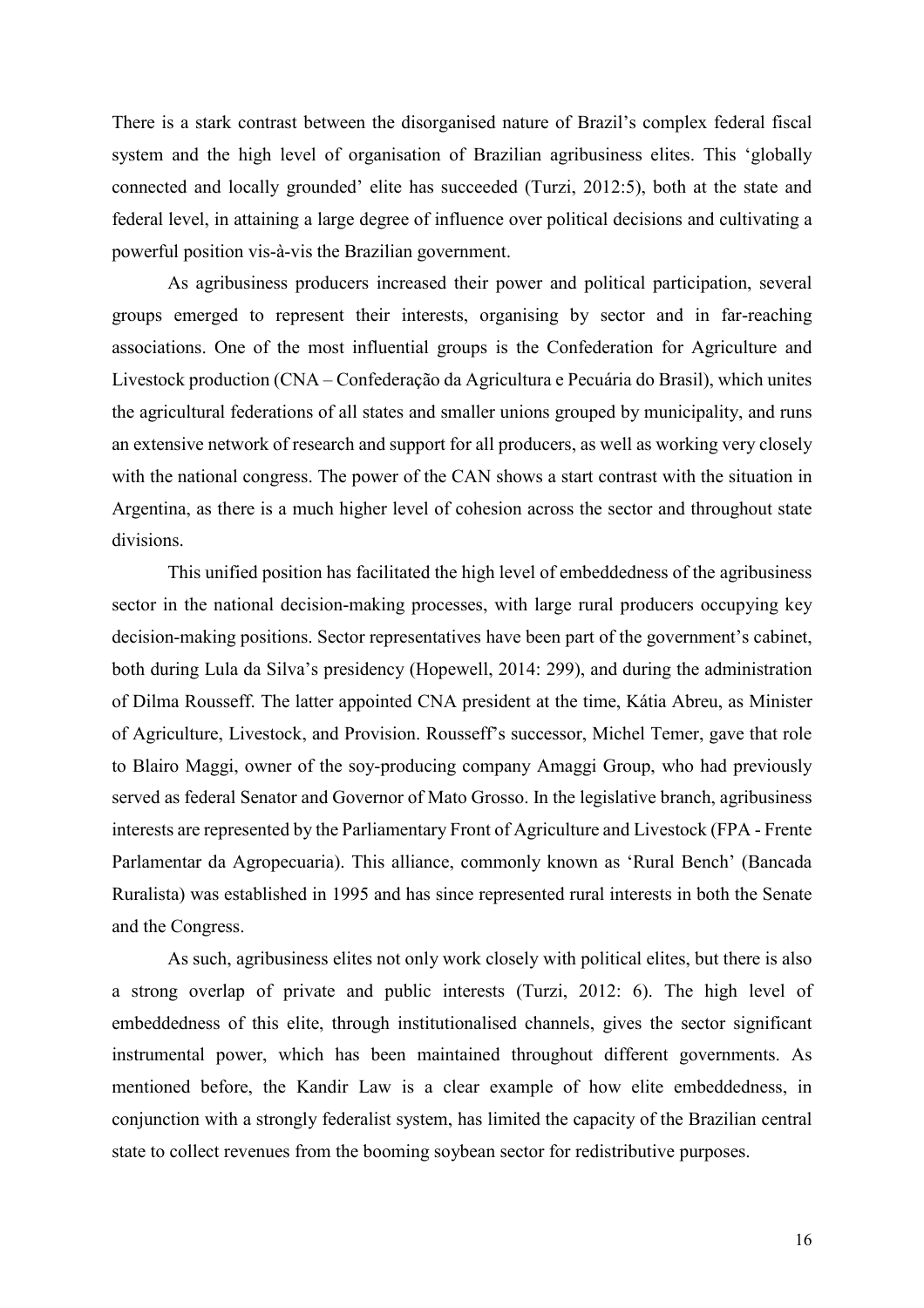# **Varieties of resource governance**

The recent commodity boom created different development possibilities in Latin America. In a context of political transformation and redefinition of state capacities and responsibilities, socalled 'Pink Tide' states found in the commodity boom the revenues necessary to fund programmes for social inclusion, and re-build the state-society nexus. However, the extent to which the wealth originating from soybean production has translated into redistribution, that is, *enabled* the state to govern global economic dynamics, has been influenced by domestic arrangements. The cases explored in the previous section demonstrate how these institutional frameworks result in different capacities to use fiscal strategies as a mechanism for the redistribution of wealth stemming from the soy boom.

In Argentina, the availability of resources originating from the soy complex was channelled into a higher tax take, driven mainly by the increase in rates of export duties. The sharp increase in the state's fiscal income – provided by the growth of the soybean complex – was key in expanding social expenditure, particularly social welfare programmes and subsidies. The consequent rebuilding of the state-society nexus constituted one of the key foundations of Cristina Kirchner's government's cross-class coalition. This system of promoting soy exports in order to expand fiscal collection and hence the state's capacity for social spending was dubbed 'export oriented populism' by Richardson (2009). The author's argument is based on the shift in the production pattern of Argentine agriculture – from producing wage goods, like beef and wheat, to producing and exporting soy, which is not consumed domestically. There was a clear electoral drive behind this surge, Richardson (2009: 243) argues, as social expenditure increased in the months leading up to the 2007 presidential election, when Cristina Kirchner won in the first round with 45% of the vote, and the increase in soybean export taxes followed in an attempt to fund this expenditure.

The increase in soybean export taxes to 35% was motivated by the need to solve a creeping fiscal imbalance created to strengthen and sustain the electoral coalition. This article has highlighted the institutional conditions that allowed the Argentine government to move towards 'export oriented populism'. Argentina's highly centralised federal system, and the low level of embeddedness of agribusiness elites with decision-making processes, permitted the capture of revenues at the expense of subnational states and rural elites. Even with the failure of Resolution 125, as the agribusiness sector found short-term unity and mobilised public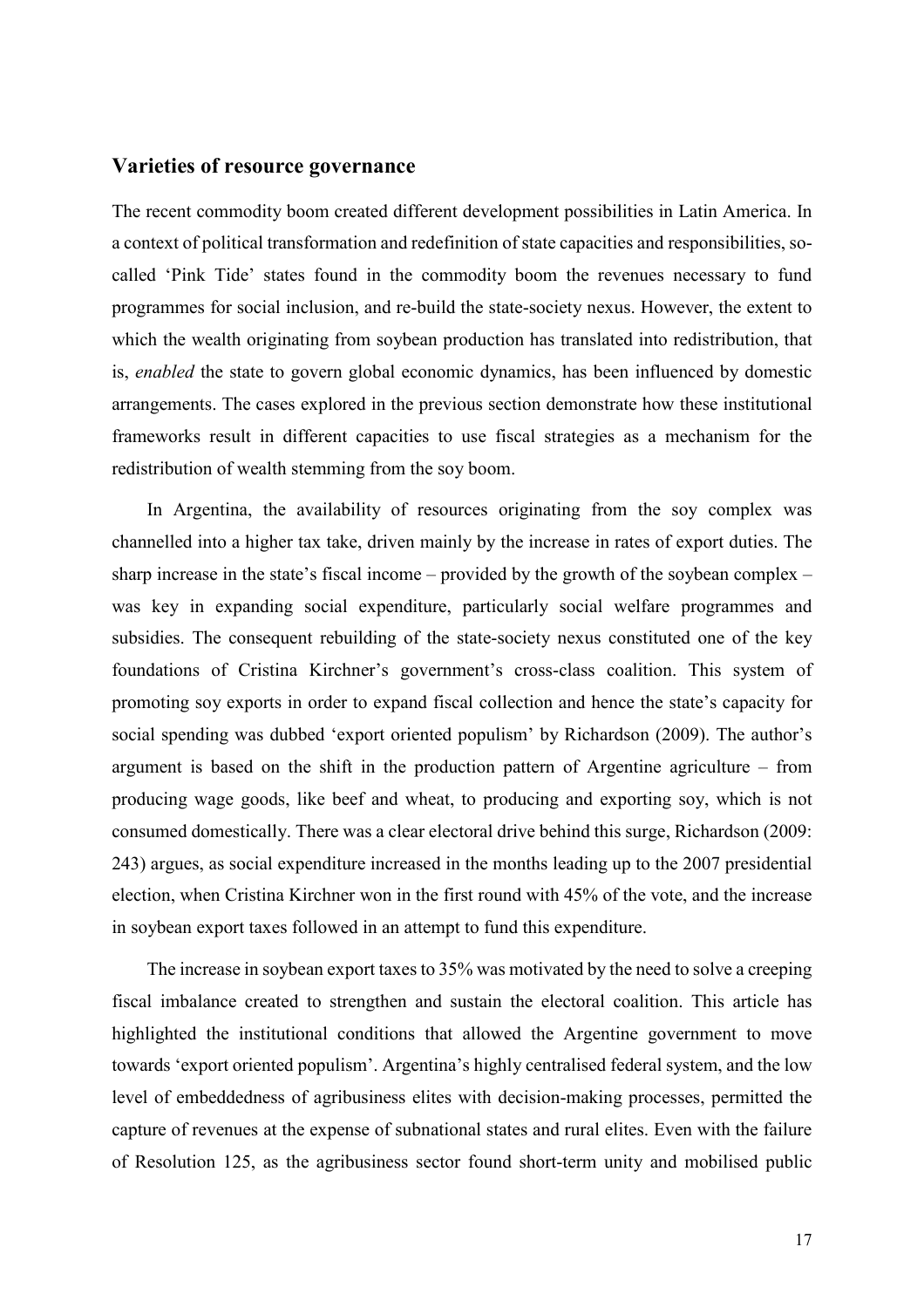support against it, the Argentine central government was able to collect a significant volume of fiscal income from the soybean sector, reaching over US\$9 billion in the 2008/2009 harvest alone (Cohan, 2012).

By contrast, in Brazil, subnational states hold a strong autonomy and fiscal capacity, while at the same time agricultural elites maintain a very high level of embeddedness within government, which limited the national government's capacity to collect revenues from the soybean sector. The efforts by subnational states to retain fiscal autonomy and maintain production within their own borders expresses how soybean became a significant source of power for states in regions in the country's Centre-West. In fact, the ICMS sparked the emergence of fiscal wars between local governments, generating a tendency for a 'race to the bottom' within the country itself, as subnational states offered increasingly lower taxes in a bid to attract investments.[ix](#page-20-8) While this has not yet been the case for soybean, it does illustrate the pernicious dynamics of the fragmented fiscal structure. The embeddedness of agricultural elites has been persistent throughout governments of different ideological strands, namely through the institutionalisation of this integration, most evidently expressed in the Rural Bench group in the legislature. Here again, there is an important difference with the Argentine case, where the access of rural elites to decision-making process is dependent on informal relations and ideological allegiances with different political parties, and to different groups within the sector.

The Kandir law is a great example of how these two mediating conditions came together in Brazil, with the agribusiness elites obtaining a waiver of all taxes for exports – and in compensation for the considerable level of domestic rates imposed at subnational level – while the central government had to disburse funds towards subnational states to compensate for the loss in tax revenue. In almost the exact opposite situation to that of Argentina, the Brazilian government not only did not collect any fiscal revenue from soybean exports, but in fact incurred higher expenditure.

The empirical analysis presented here showed the importance of domestic mechanisms that enable or constrain the state's capacity to collect revenues from natural resources. It builds on literature highlighting the power and organisational capacity of elites in determining tax policy (Fairfield, 2010, 2013; Castañeda, 2017), as well as their political representation (Ardanaz and Scartascini, 2013), and incorporates the administrative structure as a significant mediating condition that plays out in fiscal policies together with the role of elites.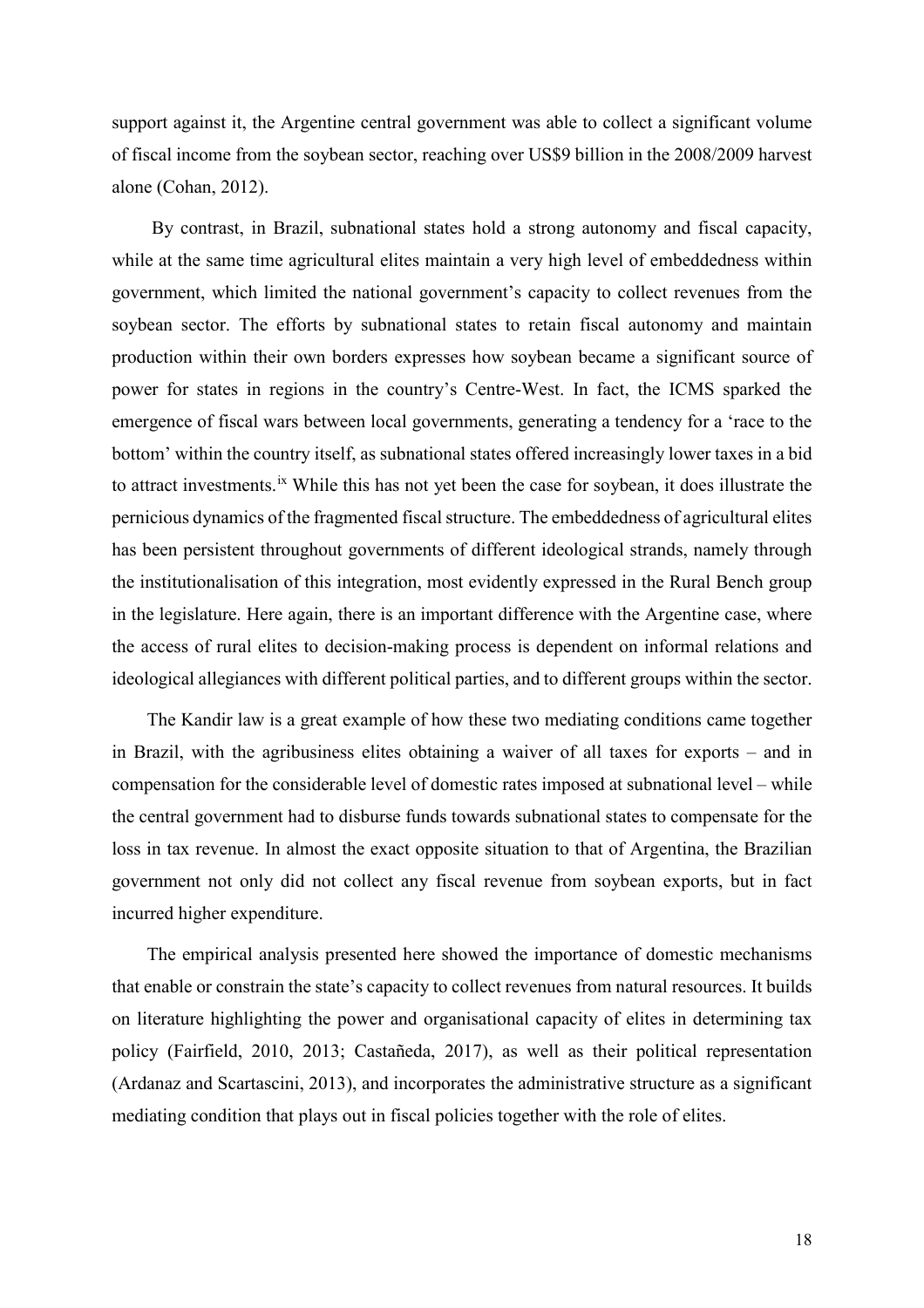# **Conclusion**

The recent commodity boom and the consequent improvement in terms of trade for exportdependent countries generated a significant source of revenues for these economies. In Latin America, this coincided with a new political moment, which involved the redefinition of the role of the state in the aftermath of the neoliberal era, and, in many cases, entailed a renewed social contract. While resource governance literature has favoured a homogenous picture of the negative consequences suffered by resource-rich countries, South America's experience of the soybean boom has been neither homogenous nor simply negative. This article contributes to literature that highlights the role of domestic institutions in governing globalisation and natural resource abundance. This paper addressed the capacity of the state and the enabling conditions that arise from the availability of revenues proceeding from natural resource exploitation in the context of a global commodity boom. This was done by asking how *existing* institutional, political, and social arrangements impact the governance dynamics surrounding resource wealth. To do so, this article focused on the tax system and how the design and implementation of fiscal structures mediate distributional conflicts.

The cases analysed differ as to the manner in which federal institutions and the embeddedness of agricultural elites interact and play out. In Argentina, tensions over the distribution of soy revenues were most evident, and the highly centralised nature of the federal system, together with a very low level of elite embeddedness allowed an abundant tax take from soy revenues. With a political context similar to Argentina in terms of coalitional politics, and regressive fiscal system, Brazil's very strong federal dynamic and high-level elite embeddedness produces a quite different result. Brazilian subnational states hold extensive authority in the levying of taxes, which creates tensions across states as well as with the federal government, and prevents the centralised collection of fiscal revenue from the soybean sector.

The commodity boom has demonstrated the enormous impact that agricultural commodities can have on national economies, particularly in the developing world. The analysis of fiscal strategies deployed during the soy boom in the countries explored here offers insight into the conditions mediating the capacity of the state in governing such a dynamic. This article has supported the work of scholars like Neal Richardson (2009), and Alfredo Saad-Filho and John Weeks(2013) as well as Weiss' call to 'bring domestic institutions in' (2003), by demonstrating the importance of focusing on state policy instruments in order to understand the different governance models that are established in times of commodity booms. It has also contributed to literature in the political economy of tax in Latin America, by bringing together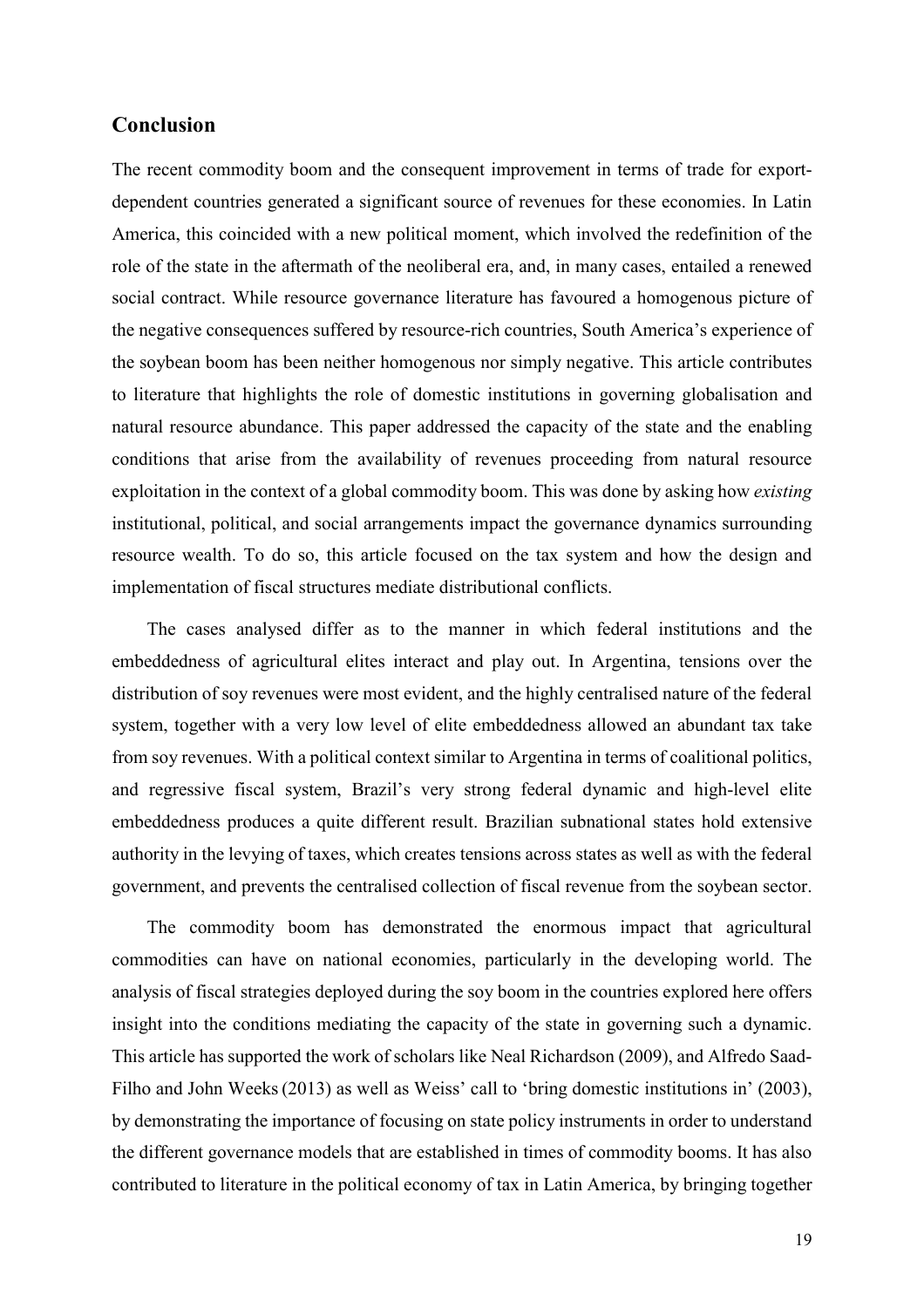levels of fiscal federalism and the role of business elites as mediating dimensions in explaining tax variation across the region. Moreover, the empirical analysis highlighted the role of domestic institutional, political, and social conditions in the formulation and implementation of such policies, and how these have in turn influenced the redefinition of the state in Latin America in the  $21<sup>st</sup>$  century.

<span id="page-20-5"></span>vi Interview, Official of Ministry of Agriculture, Buenos Aires, 2014.

 $\overline{a}$ 

<span id="page-20-0"></span><sup>i</sup> VAT is widely considered regressive, since a flat tax applied to all sectors of the population equally, will represent a higher percentage of income to low earning sectors rather than to more affluent groups (Lustig, 2011: 10).

<span id="page-20-1"></span>ii While terminology for subnational political units is different in every country, the term 'subnational state' will be used here for Argentina and Brazil.

<span id="page-20-2"></span>iii Interview, former Secretary of Political Economy, Buenos Aires, 2014.

<span id="page-20-3"></span>iv Interview, former Secretary of Political Economy, Buenos Aires, 2014.

<span id="page-20-4"></span> $\rm{v}$  A lower tax rate to processed products in detriment of grains in natural state was meant to incentivise local development of mills and oil processing establishments that could provide domestic rural producers with a growing domestic market, hence buffering the instability of a volatile international market (interview, lead economist at FIEL, Buenos Aires, 2014).

<span id="page-20-6"></span>vii Interview, former Secretary of Agriculture, Buenos Aires, 2014.

<span id="page-20-7"></span>viii Estimations based on exchange rate of April 4<sup>th</sup> 2016 between Brazilian real and US dollar (BRL/USD 3.675).

<span id="page-20-8"></span>ix Interview, Former Secretary of Trade, Brasília, 2014.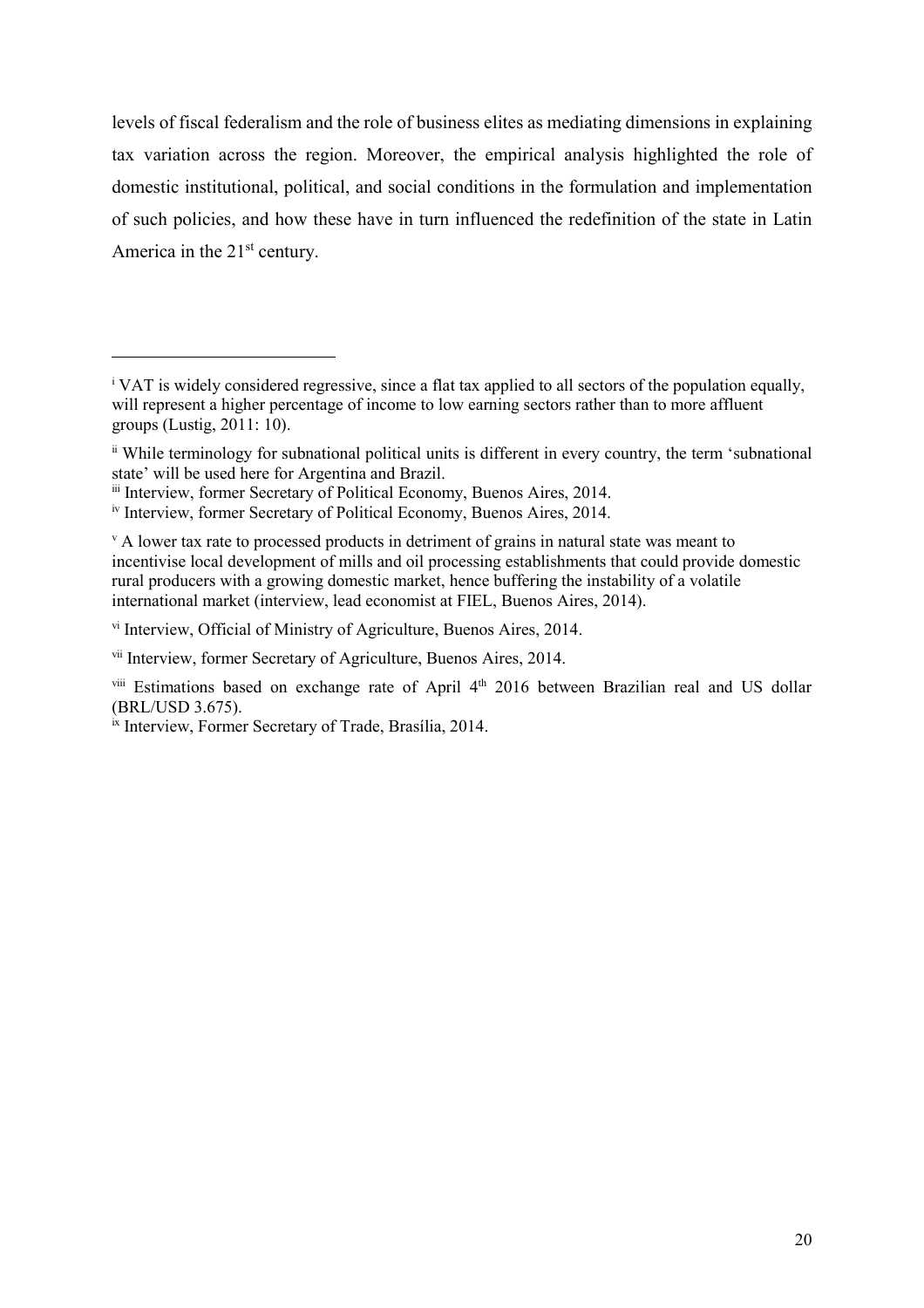# **References**

- Adler, Gustavo, Sosa, S., n.d. Commodity Price Cycles: The Perils of Mismanaging the Boom [WWW Document]. IMF. URL https://www.imf.org/en/Publications/WP/Issues/2016/12/31/Commodity-Price-Cycles-The-Perils-of-Mismanaging-the-Boom-25403 (Accessed 5.10.19).
- Amaral, G.L., Olenike, J.E., Fernandes do Amaral, L.M., 2015. *Estudo sobre a Carga Tributaria/PIB x IDH* [Study about fiscal pressure/GDP x HDI]. Instituto Brasileiro de Planejamento e Tributacao, Sao Paulo.
- Ardanaz, M., Leiras, M., Tommasi, M., 2014. The Politics of Federalism in Argentina and its Implications for Governance and Accountability. *World Development*, 53, 26–45. <https://doi.org/10.1016/j.worlddev.2013.01.004>
- Besley, T., Persson, T., 2013. Chapter 2 Taxation and Development. In: Auerbach, A.J., Chetty, R., Feldstein, M., Saez, E. (Eds.), *Handbook of Public Economics*, Vol. 5. Elsevier, pp. 51–110. https://doi.org/10.1016/B978-0-444-53759-1.00002-9
- Bulte, E. H., Damania, R., Deacon, R. T., 2005. Resource intensity, institutions, and development. *World Development*, 33(7), 1029-1044. 10.1016/j.worlddev.2005.04.004
- Beblawi, H., and Luciani, G. (eds.), 1987. *The Rentier State*, Oxon: Routledge.
- Castañeda, N., 2017. Business Coordination and Tax Politics. *Political Studies*, 65, 122–143. https://doi.org/10.1177/0032321715616287
- CEPAL, 2013. *Fiscal Panorama of Latin America and the Caribbean: tax reform and renewal of the fiscal covenant*. ECLAC, Santiago, Chile.
- CFI, 2017. *Laberinto de la Coparticipacion Federal de Impuestos [Labyrinth of the Federal Tax Coparticipation]* [Online]. Available: http://www.cfi.gov.ar/indices.asp
- Cohan, L., 2012. *El aporte de la cadena de soja a la economía argentina*. Author.
- CONAB, 2016. Indicadores da Agropecuaria [Online]. Available: [http://www.conab.gov.br/conteudos.php?a=1522&t=&Pagina\\_objcmsconteudos=6#A](http://www.conab.gov.br/conteudos.php?a=1522&t=&Pagina_objcmsconteudos=6#A_objcmsconteudos) [\\_objcmsconteudos](http://www.conab.gov.br/conteudos.php?a=1522&t=&Pagina_objcmsconteudos=6#A_objcmsconteudos)
- Collier, P., 2007. *The Bottom Billion: Why the Poorest Countries are Failing and what can be done about it*, Oxford: Oxford University Press.
- Corrales, J. and Penfold-Becerra, M., 2011, *Dragon in the tropics: Hugo Chavez and the Political Economy of Revolution in Venezuela*, Brookings Institution Press.
- Diaz Frers, L., 2010. Los caminos paralelos al laberinto de la coparticipacion [The paralell paths to the labyrinth of revenue sharing], *Documento de Politicas Publicas*. CIPPEC, Buenos Aires.
- Diaz-Cayeros, A. (ed.), 2006a. *Federalism, fiscal authority, and centralization in Latin America*. Cambridge University Press.
- Diaz-Cayeros, Alberto., 2006b. Brazil: The Retention Of Fiscal Authority. In: Diaz-Cayeros (ed.), *Federalism, Fiscal Authority, and Centralization in Latin America*. Cambridge University Press.
- Doyle, D., 2018. Taxation and Spending in Latin America. *Oxford Research Encyclopedia of Politics*. https://doi.org/10.1093/acrefore/9780190228637.013.632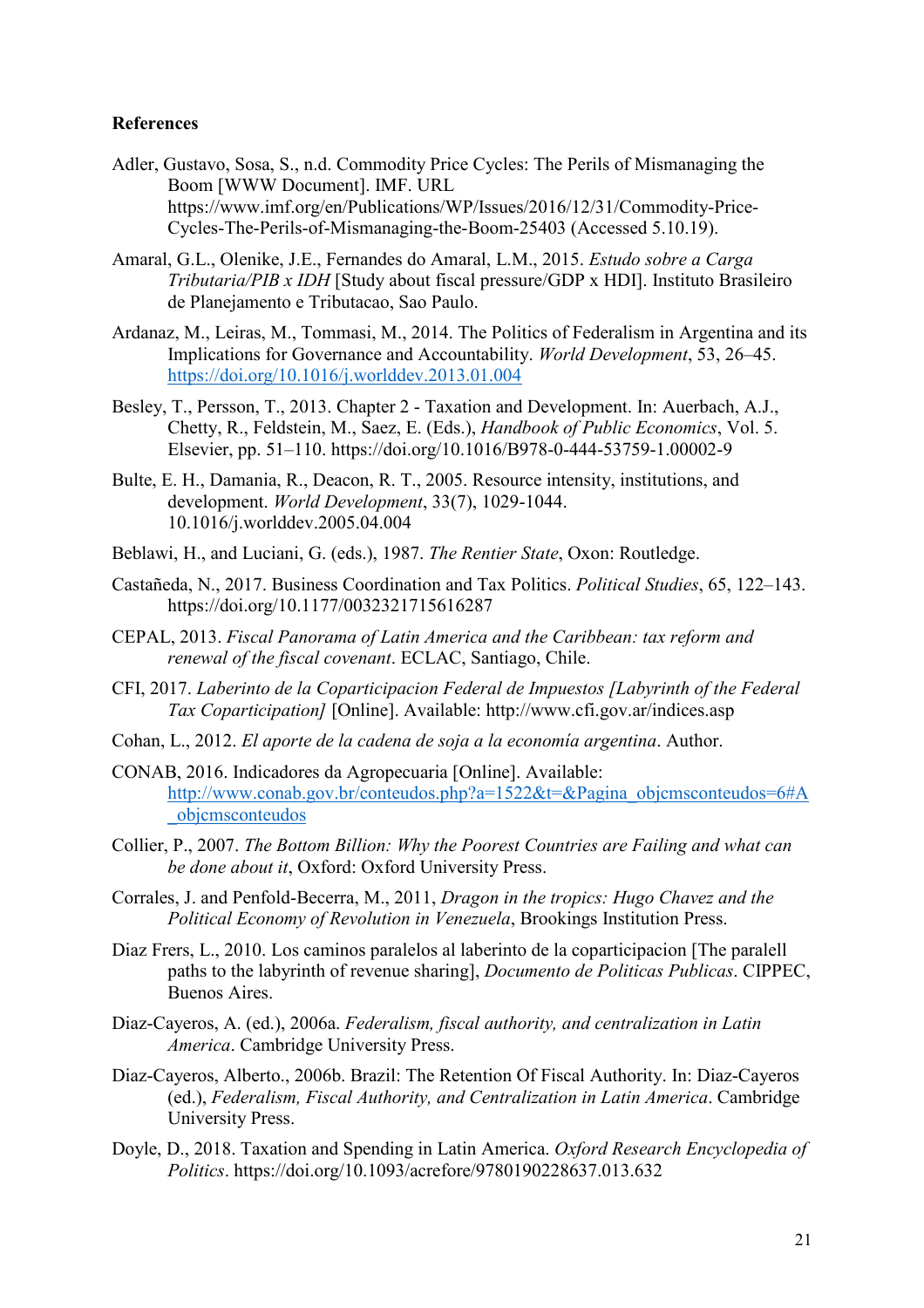- ECLAC, 2013. *Natural Resources: status and trends towards a regional development agenda in Latin America and the Caribbean*. Economic Commission for Latin America and the Caribbean, Santiago, Chile.
- ECLAC, 2019. CEPALSTAT [Online].
- EMBRAPA, 2004. *Contribução da Agricultura para a Arredação Tributária*. Brasilia: EMBRAPA Soja
- Fairfield, T., 2010. Business Power and Tax Reform: Taxing Income and Profits in Chile and Argentina. *Latin American Politics and Society*, 52, 37–71.
- Fairfield, T., 2013. Going Where the Money Is: Strategies for Taxing Economic Elites in Unequal Democracies. *World Development*, 47, 42–57. <https://doi.org/10.1016/j.worlddev.2013.02.011>
- Fairfield, T., 2015. *Private Wealth and Public Revenue*. *Business Power and Tax Politics*. New York: Cambridge University Press.
- FAOSTAT, 2020. FAOSTAT statistics database. Rome: FAO
- Foa, R.S., Klassen, A., Slade, M., Rand, A. and R. Collins. 2020. *The Global Satisfaction with Democracy Report 2020*. Cambridge, United Kingdom: Centre for the Future of Democracy.
- Gervasoni, C., 2018. *Hybrid Regimes within Democracies : Fiscal Federalism and Subnational Rentier States*. Cambridge University Press, New York, UNITED STATES.
- Giarracca, N., and Teubal, M., 2014. Argentina: Extractivist dynamics of soy production and open-pit mining. In: Velmeyer, H., and Petras, J., eds. *The New Extractivism: A Post-Neoliberal Development Model or Imperialism of the Twenty-First Century?* London: Zed Books.
- Giraudo, M.E., 2020. Dependent Development in South America: China and the soybean nexus. *Journal of Agrarian Change*, 20(1): 60-78. [https://doi.org/10.1111/joac.12333.](https://doi.org/10.1111/joac.12333)
- Gómez-Sabaini, J.C., Kacef, O., and Morán, D., M.F., 2018. International Insertion, Volatility and Fiscal Resources in Countries Specialized in Extractive Industries: Between a Rock and a Hard Place?. In: Atria, J., Groll, C., and Valdés, M.F. (eds.) *Rethinking Taxation in Latin America. Reform and Challenges in Times of Uncertainty,* pp. 123-158. Cham: Palgrave Macmillan.
- Grigera, J., and Alvarez, L., 2013. Extractivismo y acumulación por disposesión: Un análisis de las explicaciones sobre agronegocios, megaminería y territorio en la Argentina de la posconvertibilidad. *Theomai,* 27-28: 80-97.
- Grugel, J., and Riggirozzi, P., 2009. The end of the embrace? Neoliberalism and alternatives to neoliberalism in Latin America, in: *Governance after Neoliberalism in Latin America*, pp. 1–23. Springer.
- Grugel, J., and Riggirozzi, P., 2012. Post-neoliberalism in Latin America: Rebuilding and Reclaiming the State after Crisis. *Development and Change*, 43, 1–21. <https://doi.org/10.1111/j.1467-7660.2011.01746.x>
- Grugel, J., and Riggirozzi, P., 2018. Neoliberal disruption and neoliberalism's afterlife in Latin America: What is left of post-neoliberalism? *Critical Social Policy*, 38(3): 547- 566. Doi: 10.1177/0261018318765857.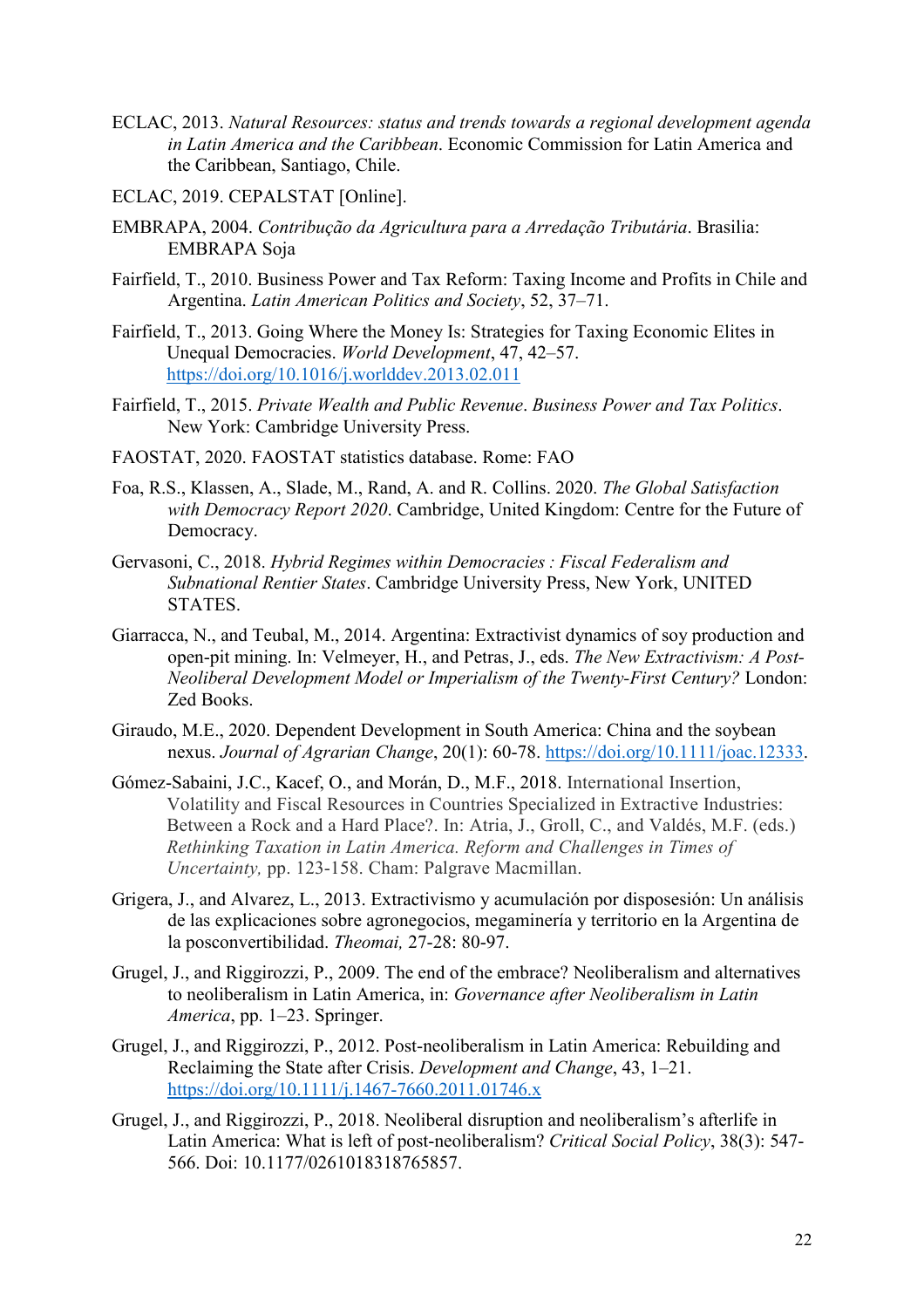- Gudynas, E., 2009. Diez tesis urgentes sobre el nuevo extractivismo. *Extractivismo, política y Sociedad*. 187–225.
- Gudynas, E., 2010. Agropecuaria y nuevo extractivismo bajo los gobiernos progresistas de América del Sur. *Territorios* 5, 37–54.
- Halperin Donghi, T. 2017 [1969]. *Historia contemporánea de América Latina*. Madrid: Alianza Editorial.
- Haarstad, H., ed., 2012. *New Political Spaces in Latin American Natural Resource Governance*. New York: Palgrave Macmillan.
- Higgins, S., Pereira, C., 2013. The effects of Brazil's high taxation and social spending on the distribution of household income., *Commitment to Equity Working Paper 7*, Center for Inter-American Policy and Research and Department of Economics, Tulane University and Inter-American Dialogue.
- Hopewell, K., 2014. The transformation of state-business relations in an emerging economy: The case of Brazilian agribusiness. *Critical Perspectives on International Business,* 10, 291–309.<https://doi.org/10.1108/cpoib-03-2014-0019>
- Hvid, A. 2014. Increasing natural resource rents from farmland: A curse or a blessing for the global poor?. In: Hvid, A., Halsnæs, K., and Henningsen, G., *Economic Assessment of Rising Global Demand for Farmland*, Chapter 6, pp. 103-123.
- IMF, 2017. IMF Primary Commodity Prices [Online] (Accessed 5.30.16).
- Infobae, 2012. Cronología del conflicto agropecuario por la resolución 125. *INFOBAE*.
- IPEA, 2017. IPEADATA. [Online] (Accessed 03.04.2017).
- Lima-de-Oliveira, R., and Alonso, M.L., 2017. Fuelling Development? Assessing the impact of oil and soybean wealth on municipalities in Brazil. *The Extractive Industries and Society*, 4(3): 576-585. [https://doi.org/10.1016/j.exis.2017.06.001](https://doi-org.libproxy.york.ac.uk/10.1016/j.exis.2017.06.001)
- Lustig, N., 2011. Fiscal Policy and Income redistribution in Latin America: Challenging the conventional wisdom. *ECINEQ Working Paper Series 2011,* 227.
- Melhum, H., Moene, K., and Torvik, R., 2006. Institutions and the Resource Curse. *The Economic Journal*, 116(508): 1-20. Doi: 10.1111/j.1468-0297.2006.01045.x.
- Meyer, G., Schipani, A., Hancock, T., 2017. Why soyabeans are the crop of the century. *Financial Times*.
- Nem Singh, J.T., 2010. Reconstituting the neostructuralist state: The political economy of continuity and change in Chilean mining policy. *Third World Quarterly*. 31, 1413– 1433.
- Nem Singh, J.T., 2014. Towards Post-neoliberal Resource Politics? The International Political Economy (IPE) of Oil and Copper in Brazil and Chile. *New Political Economy*, 19, 329–358.<https://doi.org/10.1080/13563467.2013.779649>
- Nem Singh, J.T., and Bourgeoin, F., eds. 2013a. *Resource Governance and Developmental States in the Global South*. International Political Economy Series, London: Palgrave Macmillan.
- Nem Singh, J.T., and Bourgeoin, F. 2013b. Introduction: Resource Governance at a Time of Plenty. In: Nem Singh, J.T., and Bourgeoin, F., eds. Resource Governance and Developmental States in the Global South. International Political Economy Series, London: Palgrave Macmillan.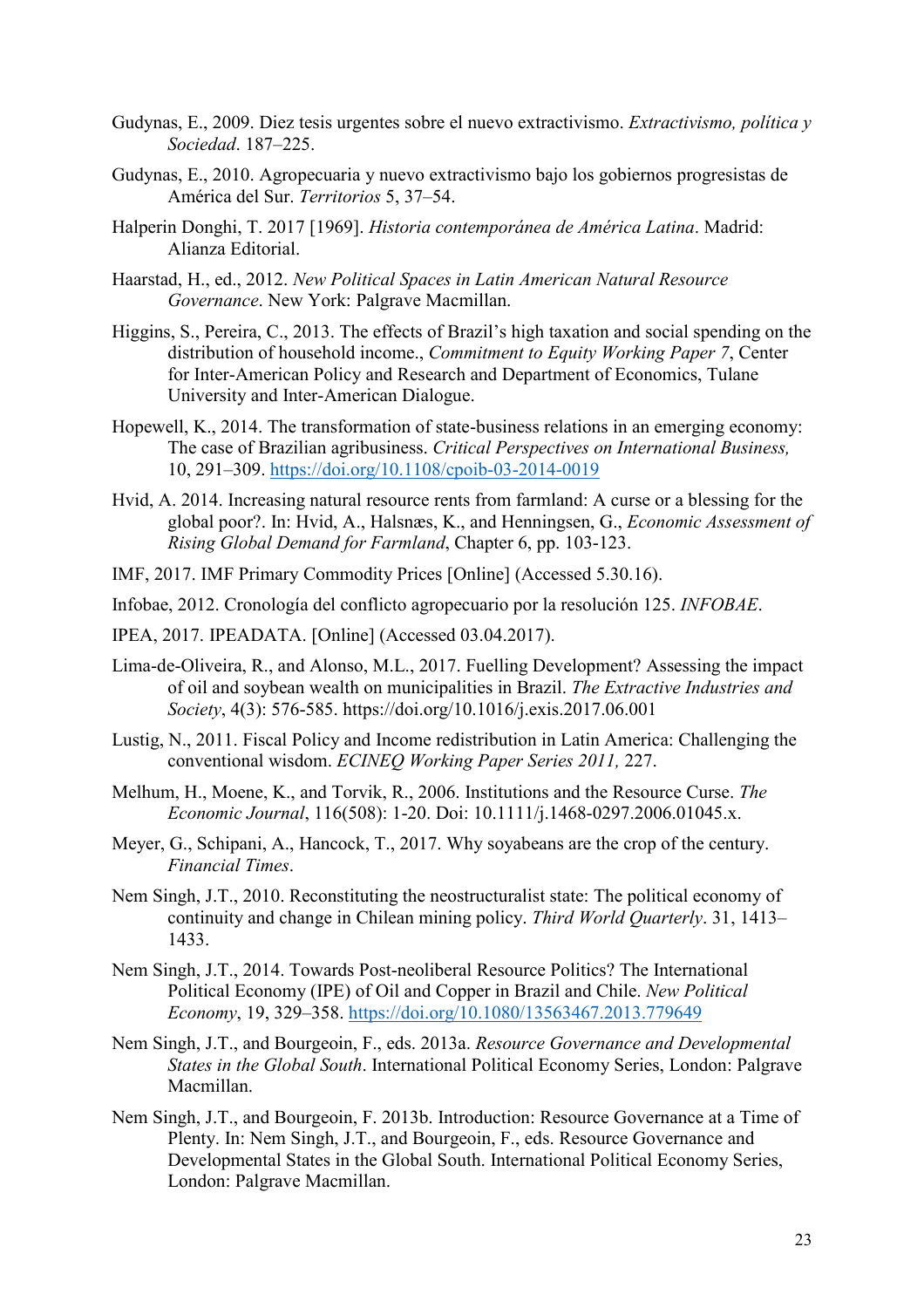- Nogués, J., 2014. Marco Regulatorio. Presented at the III Foro Nacional de Agronegocios: Los "Agronudos." 2014, Buenos Aires, Argentina.
- OECD.Stat, 2017. OECD Statistics. Paris: OECD
- Oliveira, G. de L.T., 2015. The geopolitics of Brazilian soybeans. *Journal of Peasant Studies*. 1–25. https://doi.org/10.1080/03066150.2014.992337
- Papyrakis, E., 2017. The Resource Curse What Have We Learned from Two Decades of Intensive Research: Introduction to the Special Issue. *Journal of Development Studies*, 53, 175–185. https://doi.org/10.1080/00220388.2016.1160070
- Perfil, 2008. Los exportadores se quedan con US\$2.000 millones de las retenciones. Diario Perfil, *16th March*.
- Phillips, N., 2005. State debates in international political economy, in: Phillips, N. (Ed.), *Globalizing International Political Economy*. Palgrave Macmillan, Basingstoke New York, pp. 82–115.
- Prebisch, R., 1949. El desarrollo económico de la América Latina y algunos de sus principales problemas. *El Trimestre Económico*, 16, 63(3): 346-431.
- Puig, J., Salinardi, L., 2015. Argentina y los subsidios a los servicios públicos: un estudio de incidencia distributiva. La Plata: CEDLAS, Universidad Nacional de La Plata.
- Richardson, N., 2009. Export-Oriented Populism: Commodities and Coalitions in Argentina. *Studies in Comparative International Development*. 44 (3), 228–255. https://doi.org/10.1007/s12116-008-9037-5
- Riggirozzi, P., 2010. Social Policy in Post-Neo-liberal Latin America: The cases of Argentina, Venezuela and Bolivia. *Development*, 53 (1), 70–76. <https://doi.org/10.1057/dev.2009.96>
- Ross, M., 2003. 'Oil, Drugs and Diamonds: The Varying Role of Natural Resources in Civil War', in K. Ballentine and J. Sherman (eds), *The Political Economy of Armed Conflict: Beyond Greed and Grievance*, Boulder: Lynne Reiner Publishers: 47–70.
- Ross, M., 2015. What Have We Learned about the Resource Curse? *Annual Review of Political Science*, 18(1): 239-259. [https://doi.org/10.1016/j.exis.2017.06.001](https://doi-org.libproxy.york.ac.uk/10.1016/j.exis.2017.06.001)
- Rosser, A., 2006. The Political Economy of the Resource Curse: A Literary Survey*. IDS Working Paper*, 238.
- Saad-Filho, A., Weeks, J., 2013. Curses, diseases and other resource confusions. *Third World Quarterly*. 34, 1–21.
- Sachs, J., and Warner, A., 1995. Natural Resource Abundance and Economic Growth, *National Bureau of Economic Research,* Working Paper 5398.
- Sachs, J., and Warner, A., 2001. The curse of natural resources. *European Economic Review*, 45(4), 827-838.
- Saiegh, S.M., Tommasi, M., 1999. Why Is Argentina's Fiscal Federalism so Inefficient? Entering the Labyrinth. *Journal of Applied Economics*, 2, 169–209.
- Sala-i-Martin, X., and Subramaian, A., 2013. Addressing the Natural Resource Curse: An Illustration from Nigeria. *Journal of African Economies*, 22(4): 570-615. <https://doi.org/10.1093/jae/ejs033>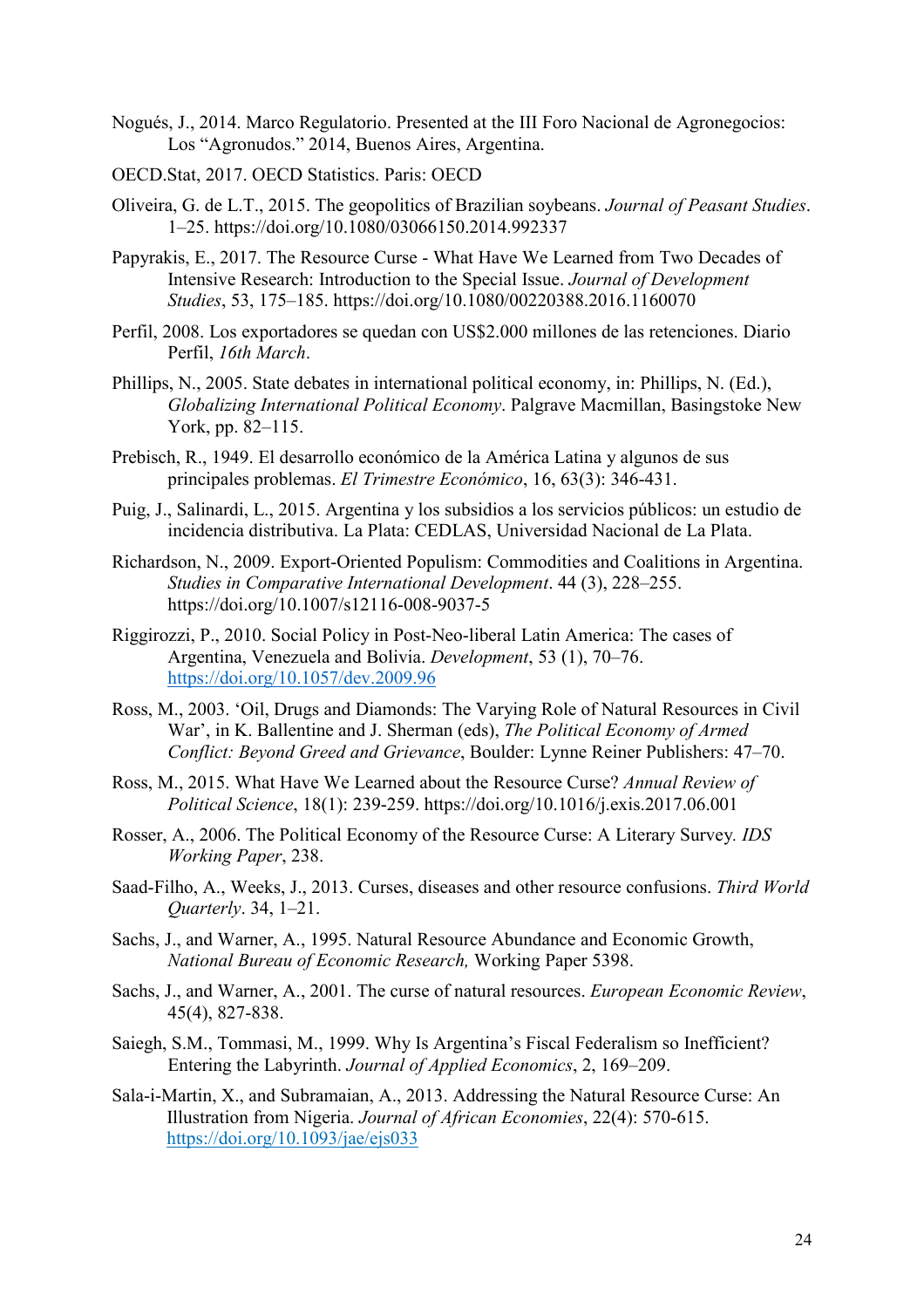- Saylor, R., 2012. Sources of state capacity in Latin America: commodity booms and state building motives in Chile. *Theory and Society*, 41, 301–324. https://doi.org/10.1007/s11186-012-9168-6.
- Saylor, R., 2014. Commodity booms, coalitional politics and government intervention in credit markets. *Review of International Political Economy*. 21, 640–669. https://doi.org/10.1080/09692290.2013.806271

Schneider, R.B., 2004. *Business Politics and the State in Twentieth-Century Latin America*. Cambridge: Cambridge University Press.

- Segal, P. How to Spend It: Resource Wealth and the Distribution of Resource Rents. *Energy Policy*, 51: 340-348. Doi: 10.1016/j.enpol.2012.08.029.
- Simionatto, I. and Costa, C.R., 2012. Como os dominantes dominam: o caso da bancada ruralista. Temporalis, 12(24), pp.215-237.
- Soares, F.V., Ribas, R.P., Osório, R.G., 2010. Evaluating the Impact of Brazil's Bolsa Família: Cash Transfer Programs in Comparative Perspective*. Latin American Research Review,* 45, 173–190.
- Spronk, S., 2008. Pink tide? Neoliberalism and its alternatives in Latin America. *Canadian Journal of Latin American and Caribbean Studies*, 33(65), pp.173-186.
- Teubal, M., Palmisano, T., 2010. El conflicto agrario: características y proyecciones., in: Giarracca, N., Teubal, M. (Eds.), *Del Paro Agrario a Las Elecciones de 2009: Tramas, Reflexiones y Debates*. Editorial Antropofagia, Buenos Aires, pp. 193–252.
- Turzi, M., 2012. The political economy of South America's soybean chain. Latin American *Trade Network*, March.
- Turzi, M., 2016. The Agropolis: South America, China, and the Soybean Connection. In: Myers, M., and Wise, C. (eds), *The Political Economy of China-Latin America Relations in the New Millenium*. *Brave New World*. Chapter 8, New York: Routledge.
- UN statistics Division, 2016. UN COMTRADE International Trade Statistics Database.
- UNCTAD | Commodities and Development Report (Series) [Online] URL https://unctad.org/en/Pages/SUC/Commodities/Commodities-Strategic-Reports.aspx (accessed 5.10.19).
- Varsano, R., 2013. Fazendo e desfazendo a Lei Kandir. Inter-American Development Bank.
- Veltmeyer, H. and Petras, J., eds., 2014. *The New Extractivism: A Post-Neoliberal Development Model or Imperialism of the Twenty-First Century?* London: Zed Books.
- Waldner, D., 1999. *State building and late development*. Cornell University Press.
- Weiss, L., 2003. *States in the global economy: Bringing domestic institutions back in.* Cambridge University Press.
- Wibbels, E., 2006. Dependency Revisited: International Markets, Business Cycles, and Social Spending in the Developing World. International Organization 60, 433–468. https://doi.org/10.1017/S0020818306060139
- Wibbels, E., Arce, M., 2003. Globalization, Taxation, and Burden-Shifting in Latin America. International Organization 57, 111–136. https://doi.org/10.1017/S0020818303571041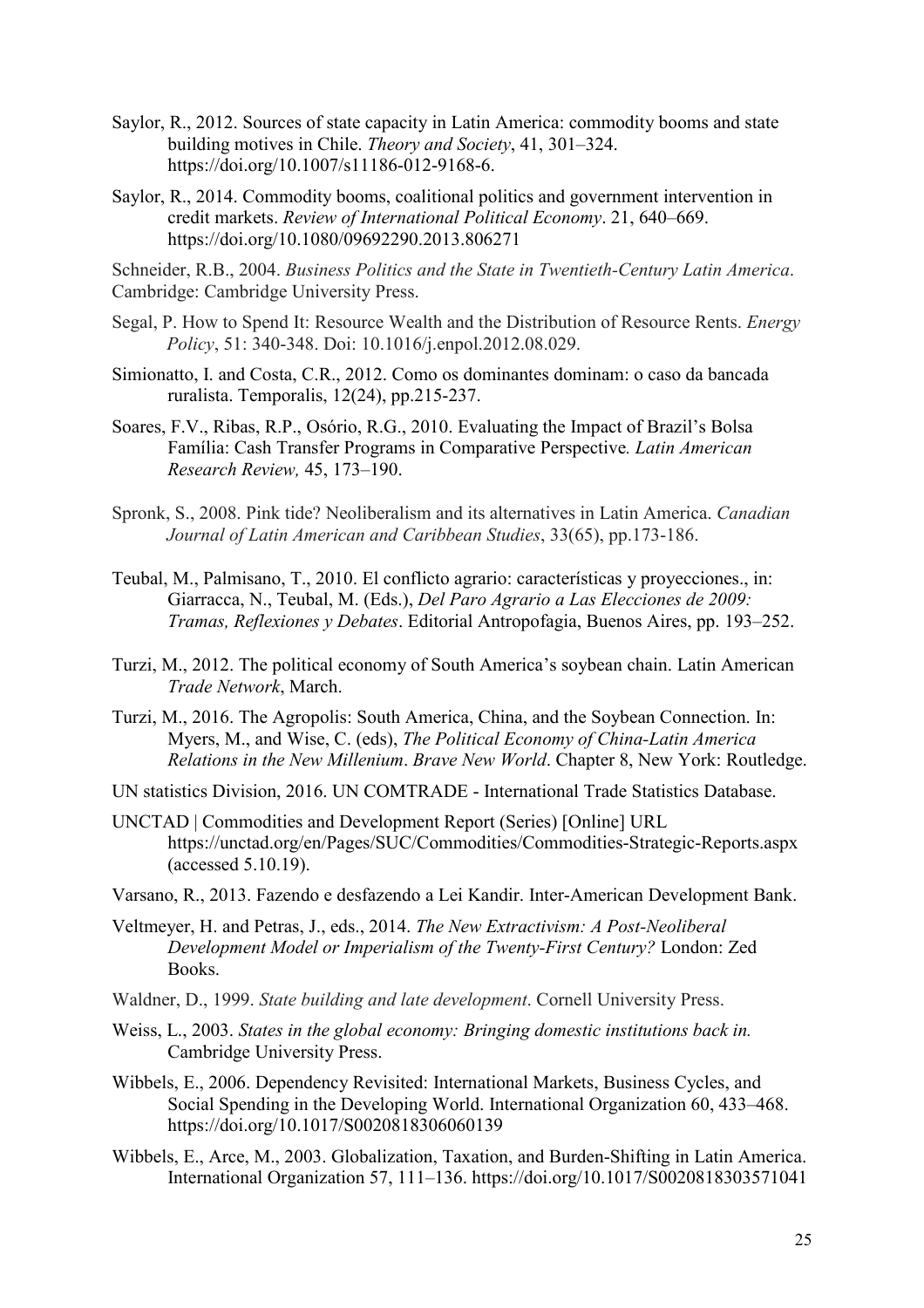World Bank, 2019. World Development Indicators. [Online]

- Wylde, C., 2016. Post-neoliberal developmental regimes in Latin America: Argentina under Cristina Fernandez de Kirchner. *New Political Economy*, 21, 322–341. https://doi.org/10.1080/13563467.2016.1113949
- Zeigler, M., Truitt Nakata, G., 2014. *The Next Global Breadbasket: How Latin America Can Feed the World: A Call to Action for Addressing Challenges & Developing Solutions*. Washington: Inter-American Development Bank.